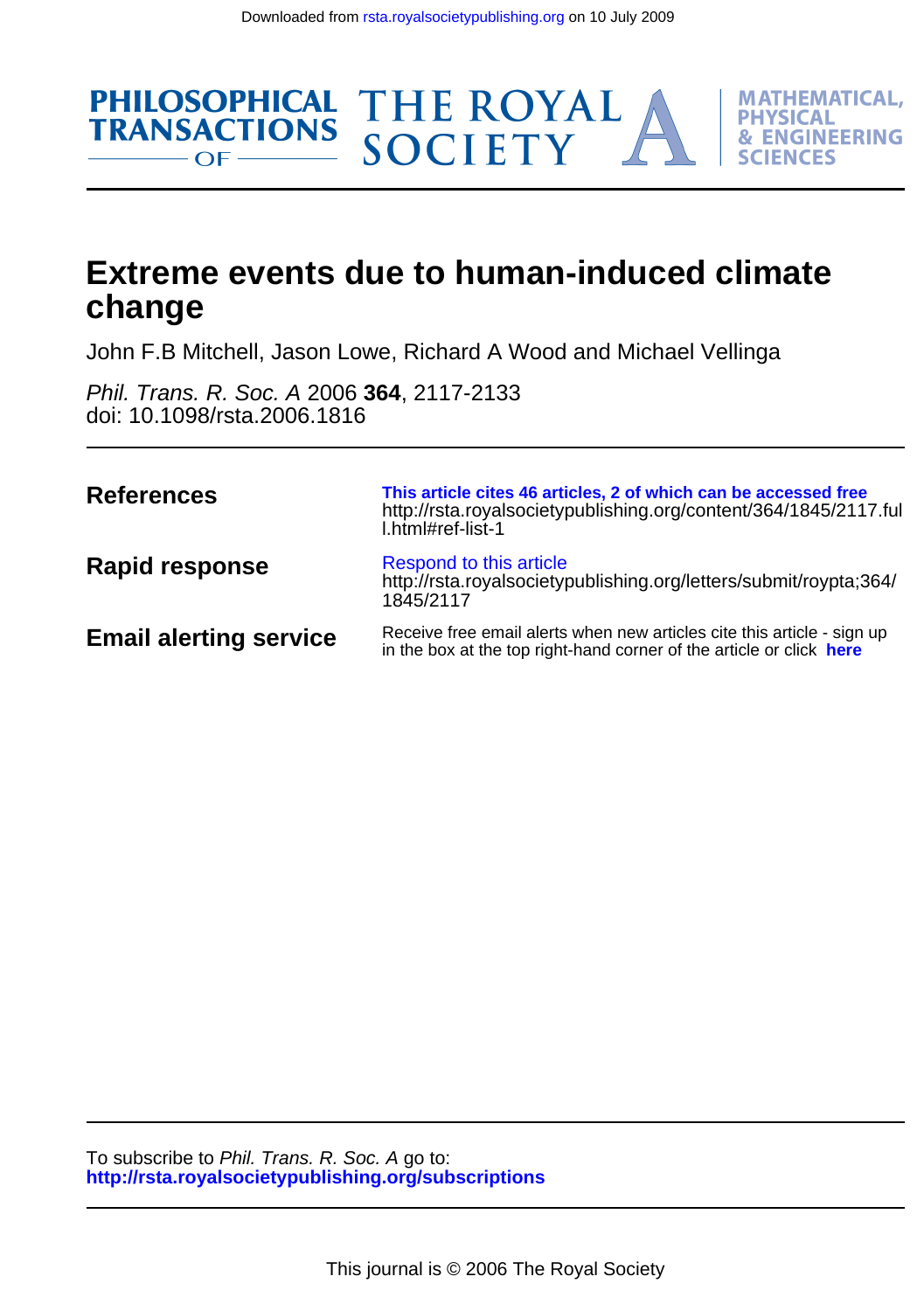

Phil. Trans. R. Soc. A (2006) 364, 2117–2133 doi:10.1098/rsta.2006.1816 Published online 23 June 2006

# Extreme events due to human-induced climate change

BY JOHN F. B. MITCHELL\*, JASON LOWE, RICHARD A. WOOD AND MICHAEL VELLINGA

Meteorological Office, FitzRoy Road, Exeter EX1 3PB, UK

A recent assessment by the intergovernmental panel on climate change concluded that the Earth's climate would be  $2-6$  °C warmer than in the pre-industrial era by the end of the twenty-first century, due to human-induced increases in greenhouse gases. In the absence of other changes, this would lead to the warmest period on Earth for at least the last 1000 years, and probably the last 100 000 years. The large-scale warming is expected to be accompanied by increased frequency and/or intensity of extreme events, such as heatwaves, heavy rainfall, storms and coastal flooding. There are also several possibilities that this large change could initiate nonlinear climate responses which lead to even more extreme and rapid (on the time-scale of decades) climate change, including the collapse of the ocean 'conveyor belt' circulation, the collapse of major ice sheets or the release of large amounts of methane in high latitudes leading to further global warming. Although these catastrophic events are much more speculative than the direct warming due to increased greenhouse gases, their potential impacts are great and therefore should be included in any risk assessment of the impacts of anthropogenic climate change.

Keywords: climate change; extreme events; sea-level rise; storms; flooding; greenhouse gases

## 1. Introduction

Over the last three decades, there has been growing concern that increases in atmospheric greenhouse gases will lead to substantial changes in the Earth's climate. In addition to a general increase in temperature, it has been predicted that there will be changes in the geographical distribution, intensity and frequency of extreme events (IPCC 2001).

Most of the events considered in this meeting are of a rapid and catastrophic nature—earthquakes, volcanic eruptions, tsunamis and strikes by near-Earth objects. In contrast, the effects of human-induced climate change are likely to be insidious, with a gradual increase over a number of decades in the number and intensity of many climate extremes, including heatwaves, heavy precipitation and coastal flooding. This is discussed in the first part of this paper.

There is also the possibility, however small, that the gradual change in climate leads to parts of the climate system exceeding a threshold beyond which they may not be reversed by restoring greenhouse gases to pre-industrial

\* Author for correspondence (john.f.mitchell@metoffice.com).

One contribution of 20 to a Discussion Meeting Issue 'Extreme natural hazards'.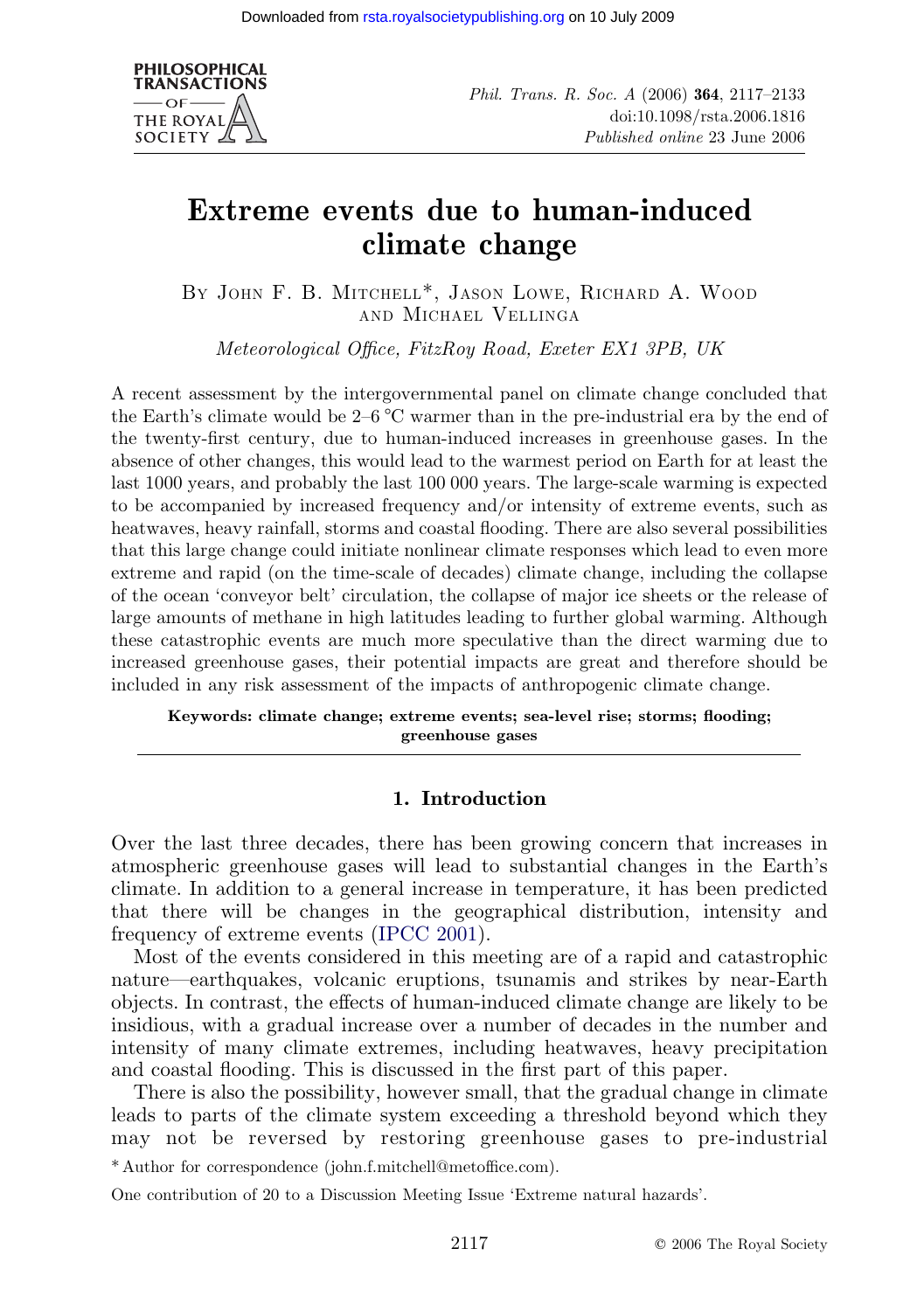#### <span id="page-2-0"></span>2118 J. F. B. Mitchell and others

Table 1. Equilibrium sensitivity of global mean surface temperature change (climate sensitivity) for a doubling of atmospheric carbon dioxide with estimates of typical feedbacks. (Based on Mitchell (2004).)

| processes included                            | warming with cumulated feedbacks $(°C)$ |
|-----------------------------------------------|-----------------------------------------|
| direct radiative heating                      | 1.0                                     |
| in addition, water vapour feedback            | 2.0                                     |
| further adding sea ice, snow, cloud feedbacks | $1.5 - 5.5$                             |



Figure 1. Global mean surface temperature anomalies  $\binom{8}{0}$  for the period 1861–2004. The bars show an estimate of uncertainty for individual years. The red line is obtained using a 21-point filter which gives a near decadal average (from Parker *et al.* 2005 with permission from the Met Office.  $\circ$  Crown Copyright).

concentrations. Examples that have been proposed include the collapse of the North Atlantic thermohaline circulation and the disappearance of the Greenland ice sheet. Again, these events would not be sudden but would occur over decades or, in the case of sea level, over centuries, but their effect would undoubtedly be extreme. This is discussed in the second part of this paper.

## 2. The greenhouse effect and climate change

The Earth and atmosphere are heated by solar energy, which is balanced by the emission of thermal (long wave) radiation back to space. Atmospheric greenhouse gases absorb thermal radiation from the surface and re-emit (upwards and downwards). Water vapour is the main greenhouse gas in the current atmosphere.

Seen from space, adding greenhouse gases leads to the average level of emission to space occurring from higher, and therefore cooler, levels of the atmosphere. Since the thermal emission is reduced as temperature decreases, this leads to a net radiative warming of the surface and atmosphere. The surface and atmosphere therefore warms until the emission of thermal radiation again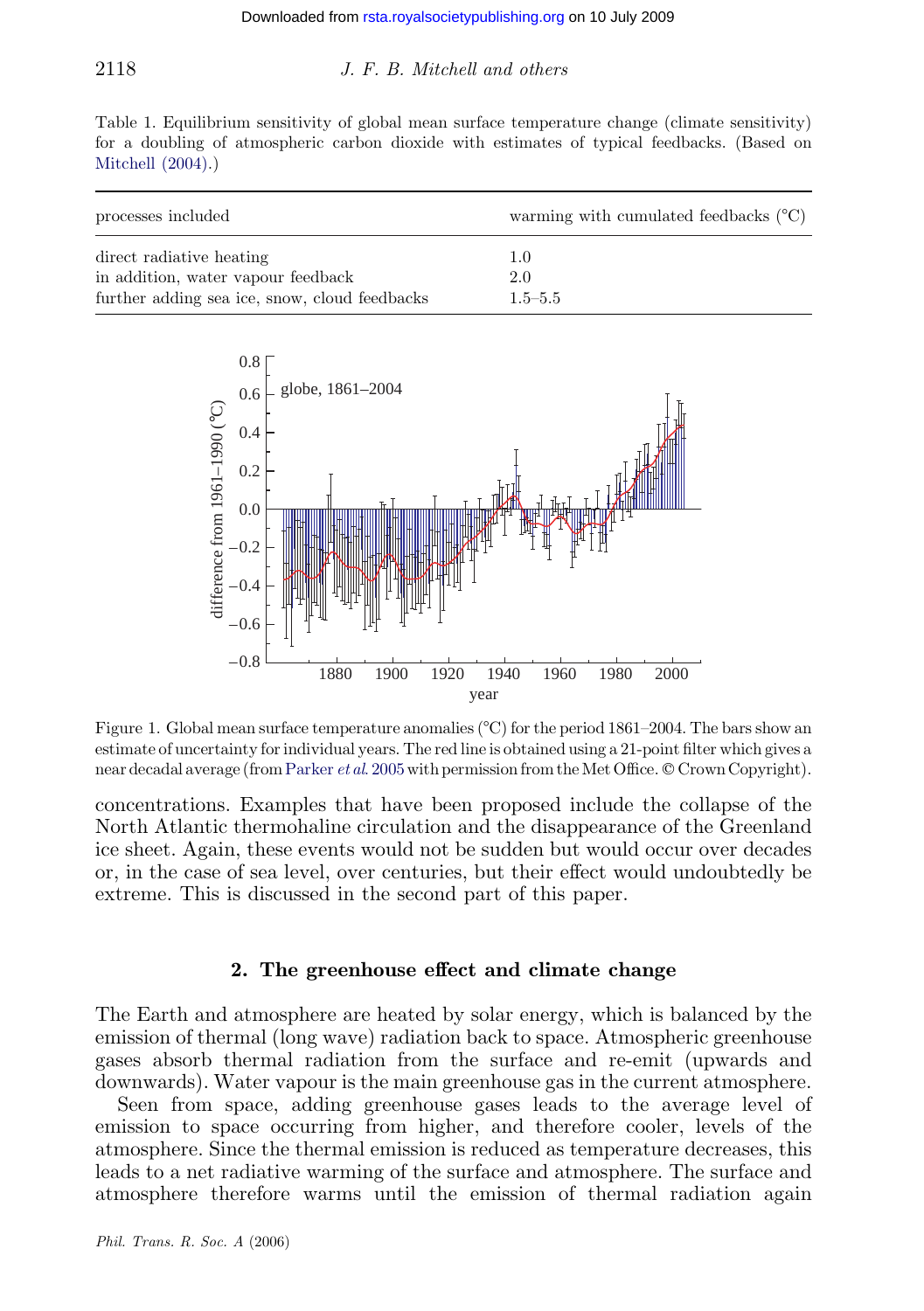<span id="page-3-0"></span>

Figure 2. The evolution of globally averaged temperature  $(°C)$  changes relative to the years 1961–1990 for the SR[ES A2 scenario from nine gener](#page-16-0)al circulation models (from Cubasch et al. 2001 with permission from IPCC).

balances the incoming solar radiation. The main man-made contributor to increase in radiative heating is carbon dioxide, the concentration of whi[ch has](#page-16-0) [increased](#page-16-0) by 33% from 1958 to 2000 (IPCC 2001). This is due principally to human activity through burning fossil fuels—coal, gas and oil. Future emissions and atmospheric concentrations of  $CO<sub>2</sub>$  are the subject of considerable uncertainty (e.g. Nakicenovic *et al.* 2000), but most scenarios suggest an effective doubling of the pre-industrial concentration of atmospheric carbon dioxide by about the middle of this century.

A doubling of atmospheric carbon dioxide is estimated [to](#page-2-0) [incr](#page-2-0)ease downward radiation at the Earth's surface by  $3.8 \text{ W m}^{-2}$  at the tropopause (e.g. Myhre et al. 1998). This compares to a net solar heating of the current Earth by about  $240 \text{ W m}^{-2}$ . (The tropopause is the boundary between the lower atmosphere, or [troposph](#page-2-0)ere, and the stratosph[ere.\) If the Earth's surfa](#page-17-0)ce and the troposphere behaved simply as a black body, this would lea[d to an equilibrium warming of](#page-15-0) about  $1 \, \text{°C}$ . However, the warming is likely to l[ead to changes in oth](#page-16-0)er climatic [elements](#page-15-0) [that](#page-15-0) may enhance or reduce the basic warming (table 1). For example, warming is likely to increase the water content of the atmosphere and, as water vapour is a greenhouse gas, lead to fur[ther wa](#page-2-0)rming. [Modelling and em](#page-16-0)pirical evidence suggests that this would almost double the response. The main source of uncertainty in the physical feedbacks is due to cloud and associated processes (table 1, see also for example Senior & Mitchell 1993). More recently, other feedbacks with climate involving the biosphere ( $\cos \theta$  et al. 2000; Friedlingstein et al. in press) and atmospheric chemistry (e.g. Johnson et al. 2001) have been investigated.

Observations of surface air temperature, averaged over the globe, indicate a warming of 0.7 °C from 1860 to 2000 (figure 1, from Parker *et al.* 2005). The temporal pattern of global mean warming is similar whether using independent data from land, sea surface or the air above the ocean. Attempts to simulate the temperature record using comprehensive three-dimensional climate models can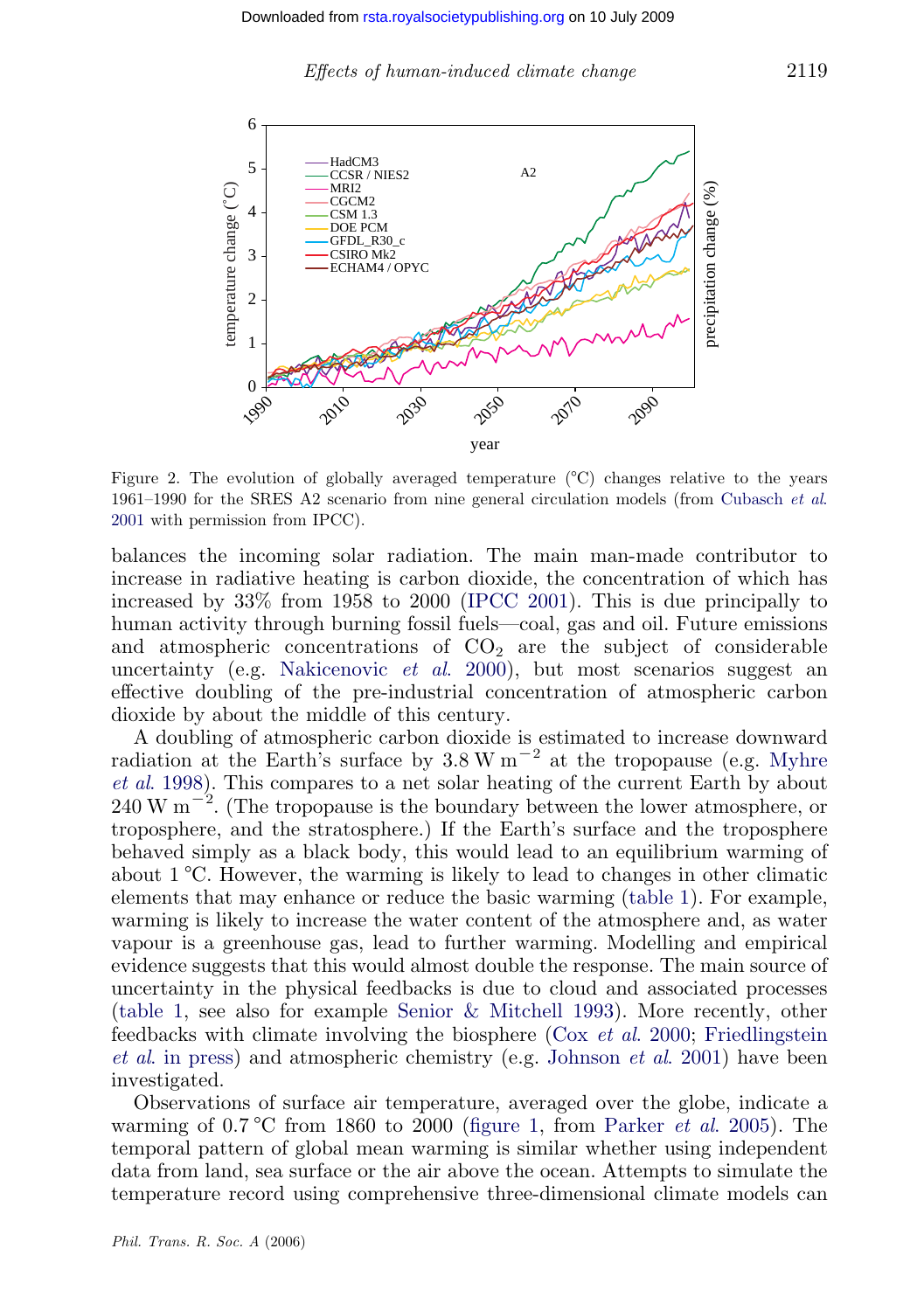## 2120 J. F. B. Mitchell and others

only reproduce the rapid warming in the last three decades when the effect of anthropogenic greenhouse gases is included (e.g. Stott et al. 2000, in press) and the warming is unlikely to be explained by natural intern[al variability of th](#page-16-0)e climate system.

Although there is a broad consistency [between observatio](#page-15-0)ns and model simulations during the 140 years of the global instrumental surface temperature record, there is a wide range in the sensitivity of models to a given increase in greenhouse gases. The apparent good agreement with observations is partly [due](#page-16-0) [to different estimates of](#page-16-0) the historical forcing due to factors other than wellmixed greenhouse gases, especially sulphate aerosols (which tend to cool climate and so partly offset the effects of increasing greenhouse gases; Penner *et al.* 2001), and also because models with a high climate sensitivity re[ach equilibrium more](#page-16-0) [slowly than those w](#page-17-0)it[h a low sensitivity \(H](#page-17-0)ansen *et al.* 1985). Hence, it is important to attempt to quantify the uncertainty in climate predictions.

The range of uncertainty has been estimated by looking at the range of sensitivity from the available global three-dimensional climate models (e.g. Le Treut & McAvaney 2000). More recently, attempts have been made to estimate the uncertainty by using a particular climate model and calculating the climate [sensitivity using](#page-15-0) combination of parameter values, spanning what are thought to be reasonable limits for the range of those parameters (Murphy et al. 2004; Stainforth *et al.* 2005). Stainforth *et al.* (2005) used results from many thousands of experiments by making the experimental set-up available to personal computers through the World Wide Web. They found few models with sensitivity below 2  $\degree{\rm C}$ , with most models having a value of 3–4  $\degree{\rm C}$  and a number of models with a sensitivity of  $8^{\circ}$ C or larger. The skewness of this frequency distribution can [be explained using a sim](#page-16-0)ple energy ba[lance model approach \(e.g.](#page-17-0) Dickinson 1986). Using this approach with other models would widen the range of sensitivity. However, although there is considerable uncertainty in the equilibrium climate response to a doubling of  $CO<sub>2</sub>$ , it is likely to be of the order of  $2-3$  °C. In order to make effective use of climate model predictions, a second type of uncertainty must also be treated, the uncertainty in future emissions of greenhouse gases and aerosol precursors. This is traditionally dealt with by performing several simulations for different estimates of plausible future emissions (e.g. Nakicenovic *et al.* 2000). However, Schneider & Lane (2006) highlight the difficulty in using current emissions estimates in a risk assessment framework. A further uncertainty results from the conversion of emissions into concentrations, as discussed in §4a for the carbon cycle.

## 3. Mean [climate](#page-3-0) cha[nge](#page-15-0) [and](#page-15-0) [extreme](#page-15-0) weather events

## (a ) Atmospheric and surface changes

In §2, we considered the equilibrium response to increases in greenhouse gases. We now consider the time-dependent response of climate to increases in greenhouse gases, taking into account the inertia and dynamics of the oceans and sea ice.

Predictions which take into account uncertainties in both greenhouse gas emissions and climate modelling suggest a warming of  $1.4-5.8$  °C by the end of the twenty-first century (figure 2, from Cubasch *et al.* 2001). A similar range is obtained when predictions are constrained by observations over the previous 50–100 years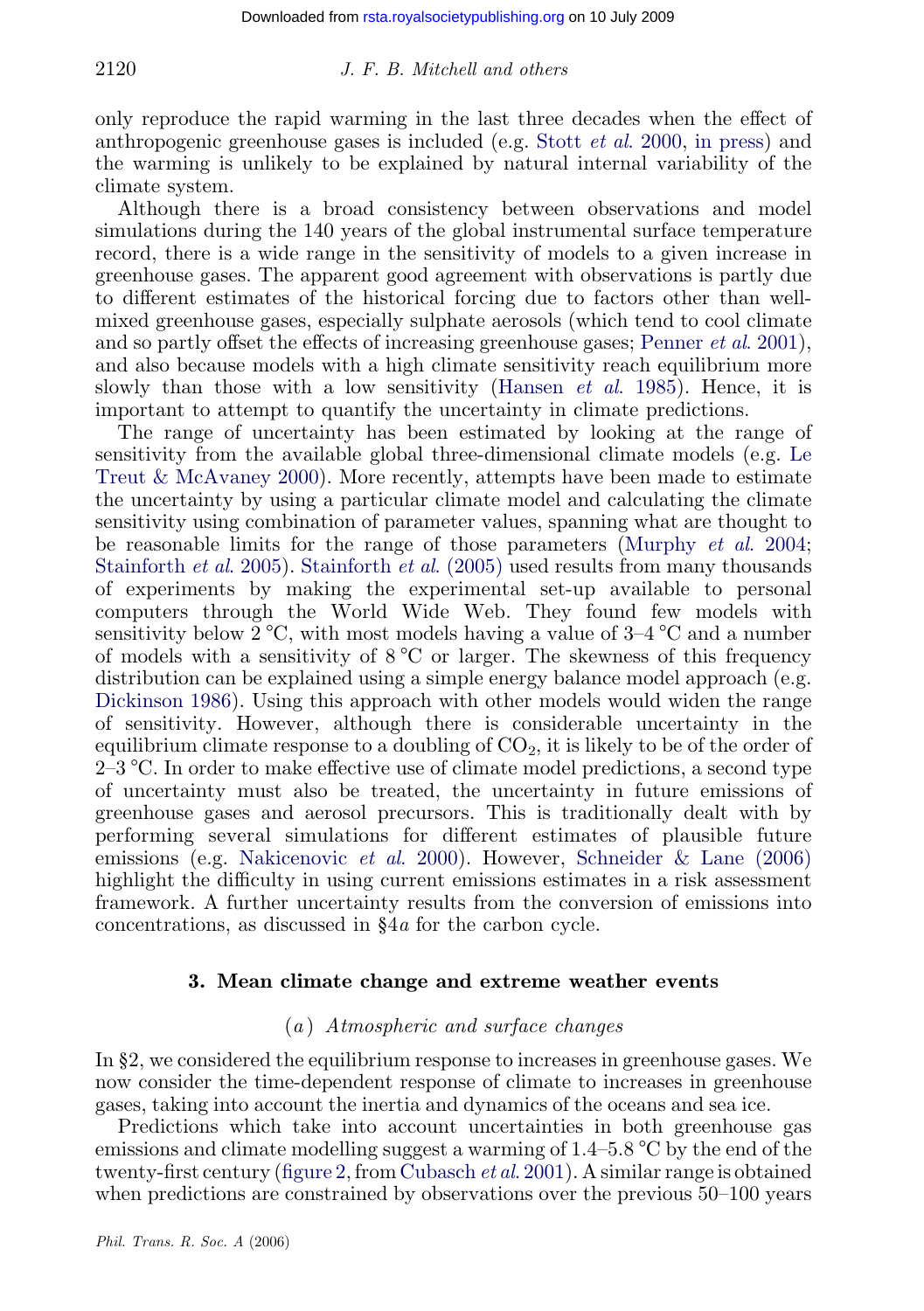(Stott & Kettleborough 2002). The  $CO_2$  emi[ssions sce](#page-6-0)narios ranged from 5 to about  $30 \text{ GtC yr}^{-1}$  in 2100 (current anthropogenic emissions are about 76 GtC yr<sup>-1</sup>). Despite the uncertainties and range of emissions, increases in greenhouse gases are likely to have a substantial warming effect over the next century. Note also that the specification of emissions scenario has little impact on the predicted temperature changes over the next two to three decades—some measur[e of climate change in th](#page-16-0)e next few decades is probably inevitable. To put the changes in context, the predictions are also plotted along with [reconstructions of the N](#page-16-0)orthern Hemisphere climate record over the last 1000 years (figure 3). Even taking low emission scenarios, low sensitivity climate models and allowing for uncertainty in the reconstructions, the predicted changes are unprecedented compared to the last millennium, and possibly since the last interglacial.

The increases in temperature are, not surprisin[gly, expected to](#page-17-0) lead to an increase in the frequency of extreme warm periods (e.g. Kharin & Zwiers 2005). Increases in high extremes may also be exacerbated by changes in other aspects of climate, including circulation (e.g. [Meehl & T](#page-17-0)ibaldi 2004), or a drying out of the ground that reduces evaporative cooling. It is not possible to attribute an individual extreme event to increases in greenhouse gases. However, one can estimate the effect of increases in greenhouse gases [on the likelihood of an](#page-16-0) extreme event, in much the same way as one can estimate the increased risk of premature death due to smoking. A recent study (Stott et al. 2004) e[stimated](#page-7-0) that the [increase in ant](#page-17-0)hropogenic greenhouse gases to date has probably doubled the likelihood of a heatwave in Europe of the severity of that experienced in summer 2003 (Schar et al. 2004). The heatwave was estimated to have led to an increase of a few tens of thousands premature deaths. Furthermore, simulations of future climate (based on the IPCC Special Report on Emissions Scenarios (SRES) A2 emissions scenario; Nakicenovic et al. 2000) suggest that such summers would occur about every second year by about 2050, and would be regarded as a cool summer by the end of this century (figure 4, based on Stott et al. 2004).

The increase in mean temperat[ure](#page-15-0) [increases](#page-15-0) [the](#page-15-0) [satura](#page-15-0)tion vapour pressure of water, and hence potentially the water content of the atmosphere. All other things being equal, this would, in turn, lead to increased intensity in precipitation events. If relative humidity (the fractional saturation of the atmosphere) [is preserved, which](#page-16-0) appears to be true to first order in model simulations, then the water content of the atmosphere would increase by about 6% for each degree Celsius of warming, following the Clausius Clapeyron equation. J. Gregory (quoted in Allen & Ingram 2002) found that the most extre[me precipitation rates did in](#page-16-0)crease by this level in a simulation with increased atmospheric carbon dioxide, but the intensity of moderate and light events decreased. The increase in atmospheric wate[r increases the](#page-17-0) radiative warming of the surface, and combined with the radiative cooling of the free atmosphere (Mitchell et al. 1987) tends to reduce the static stability of the atmosphere, supporting more intense precipitation.

Global-averaged precipitation rates increase in simulations with increased greenhouse gas concentrations, but at a rate of only  $1-3\%$  per degree warming (e.g. Le Treut & McAvaney 2000). However, this global figure masks strong regional variations, with intensification in the transport of water by the atmosphere from the subtropics to high latitudes (e.g. Wu et al. 2005).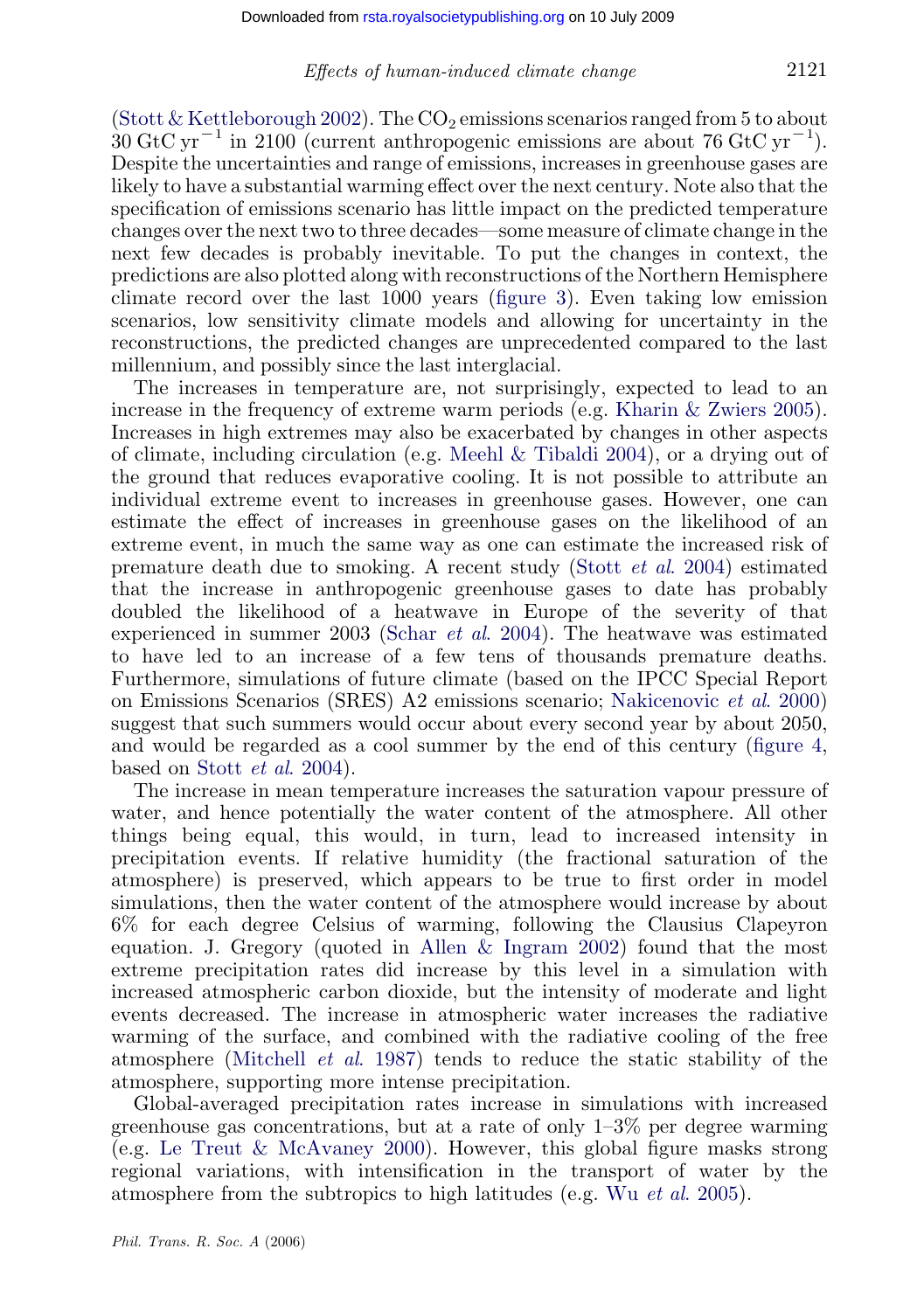

<span id="page-6-0"></span>2122 J. F. B. Mitchell and others

Figure 3. Comparison of global mean projections of global average surface temperature  $(\degree C)$  change from 2000 to 2100 with reconstructions of Northern Hemi[sphere average tem](#page-15-0)perature changes (IPCC 2001). Shading before [2000 indicates un](#page-15-0)certainty in the observations, shading after 2000 indicates the range of uncertainty due to the range of emissi[ons uncertainties a](#page-15-0)nd modelling uncertainties. The individual curves after 2000 represent individual emission scenarios. Figure reprinted with permission from IPCC.

The extra latent heat available through increased sea surface temperatures and higher precipitation rates has the potential t[o increase the intensit](#page-17-0)y of atmospheric disturbances. Both theoretical (Emanuel 1987) and recent observational evidence (Emanuel 2005) suggest an increase in the destructive power of the most extreme hurricanes. For example, Emanuel (2005) considered the contribution from the wind speed cubed (assumed to be a measure of destructive power) and the duration of hurricanes observed over the last 30 years. Some, but not all, of this increase can be attributed to increases in sea surface temperatures, but that warming may be a result of natural climate variability rather than increasing greenhouse gases. Webster *et al.* (2005) also found an increase in the frequency of Category 4 and 5 hurricanes in the period since 1970. Most climate models do not resolve tropical storms adequately, and hence rely on the correlation between large-scale circulation indices and hurricanes to estimate the frequency and intensity of hurricanes. Simulations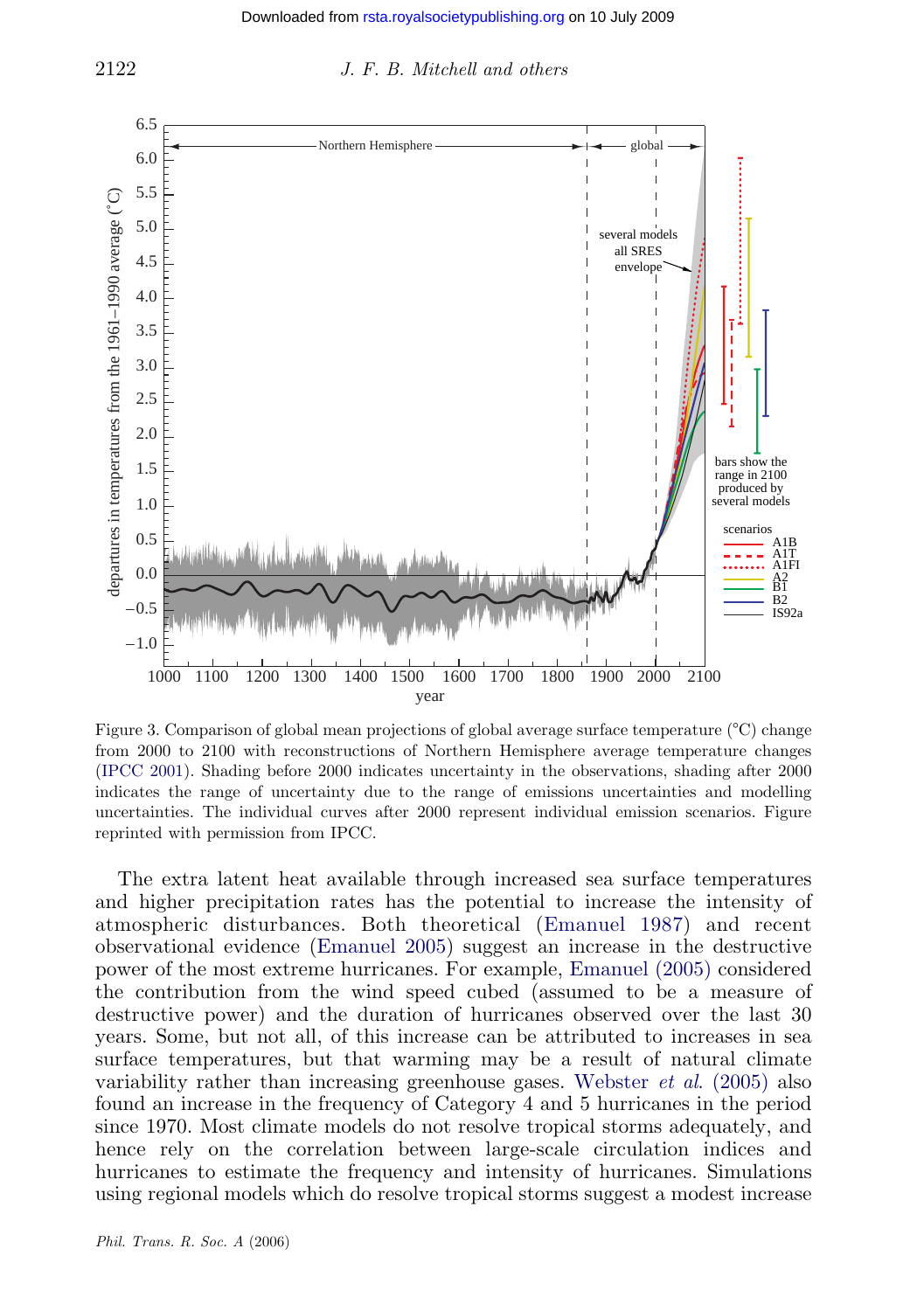

<span id="page-7-0"></span>

Figure 4. Anomalies of European area average summer [surface temperature anom](#page-15-0)alies  $(°C)$ . The [black curve is based on observation](#page-16-0)s from 1900, ending with the warm summer of 2003. The red curve is an ensemble of model simulations with the Hadley centre climate model HadCM3 forced with an estimate of past forcing to 2000 and a medium-high emission scenario to 2100 (based on Stott *et al.* 2004 with permission from the Met Office).

in future intensity (e.g. Knutson & Tuleya 2004). The evidence for extra-tropical storms is less clear, although a number of model studies suggest an increase in the intensity of most intense storms (e.g. Cubasch et al. 2001; Fyfe 2003; Leckesbusch & Ulbrich 2004).

## (b ) Sea-level and coastal impacts

Coastal regions are v[ulnerable](#page-15-0) [to](#page-15-0) [damage](#page-15-0) [from](#page-15-0) a range of extreme natural hazards. Recent examples of natural events include the December 2004 tsunami, which affected the nations around the Indian Ocean, and the storm surge driven by Hurricane Katrina, which affected the United States. The events had very different causes (the tsunami had a geological cause, whereas the US flooding was driven by meteorological conditions), but each provides an example of the presentday vulnerability of the coastal zone to capital damage and casualties. A report commissioned by Defra (Halcrow Group Ltd 2001) estimated that £222 billion of assets are potentially at risk from flooding in the United Kingdom, with around 59% of the total being property at risk from sea and tidal floodin[g. At current](#page-15-0) [defen](#page-15-0)ce standards, the annual avera[ge damag](#page-10-0)es were estimated to be around £0.8 billion per year. The most severe coastal damage tends to result from short-lived extreme flooding events, whose characteristics are likely to alter in the future as a result of both increases in mean sea level and changes in storm-surge activity.

The large-scale planetary warming mechanisms discussed in §3a will lead to an increase in mean sea level due to thermal expansion of the ocean as it warms and the melting of additional ice over land as the atmosphere warms. Estimates of the global mean sea-level rise by the end of the twenty-first century (Church et al. 2001) vary from about 0.1 to 0.9 m (figure 5), with considerable variation across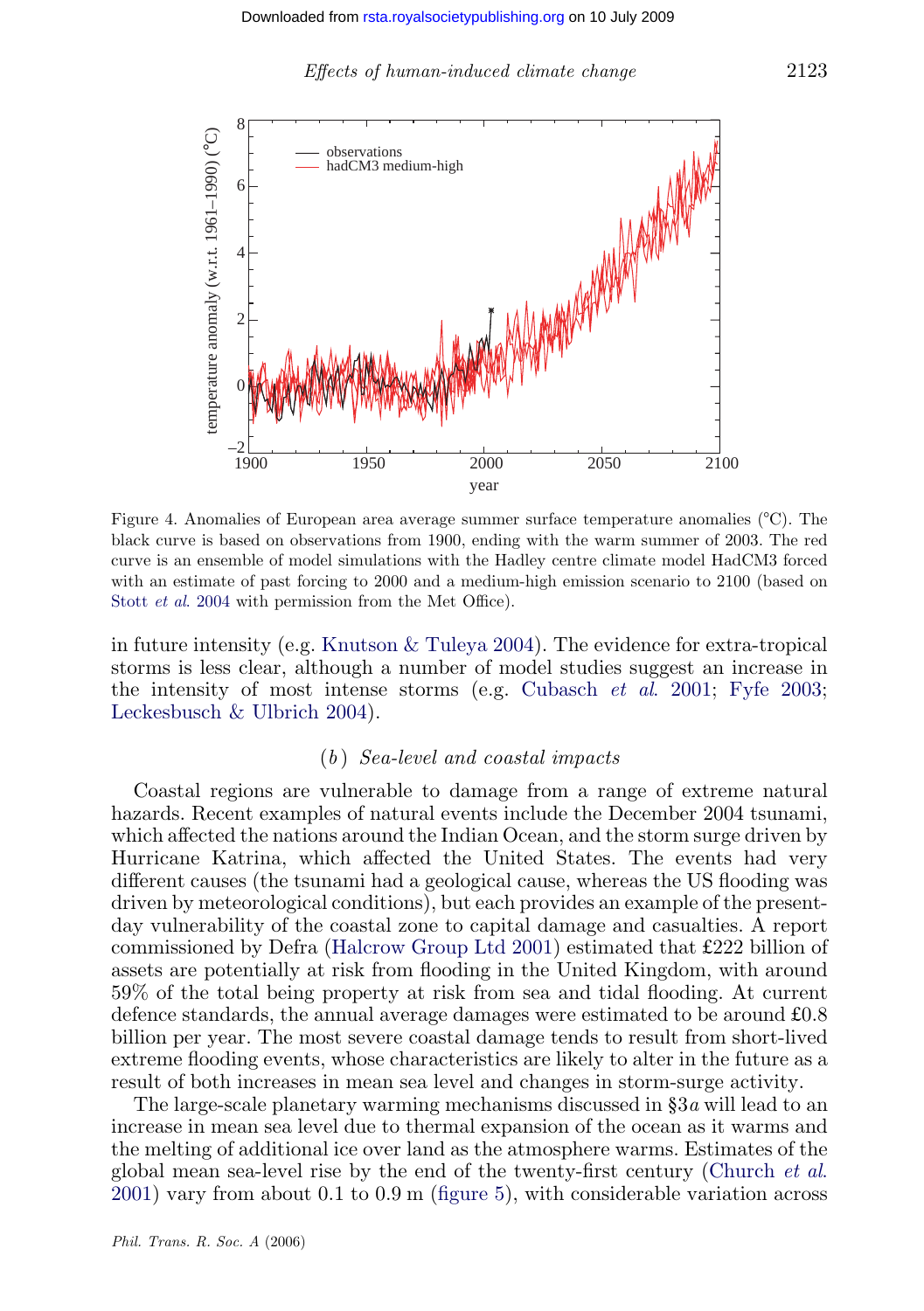## 2124 J. F. B. Mitchell and others

the globe and little agreement in the geographical pattern from model to model. The impact of these changes may be augmented or reduced on a local scale by the vertical movements of the land; for example, the south east of England is currently sinking, whereas Scandinavia is rising.

Storm surges are short-lived increases in water level driven by low atmospheric pressure and strong winds acting in shallow seas. They are made worse if the coastal geometry is such that it can funnel t[he water, as it doe](#page-15-0)s at the southern end of the North Sea and in the northern Bay of Bengal. We discuss changes in both of these re[gions below. The impa](#page-16-0)c[ts of the s](#page-11-0)urge are worse when they happen at or near a high tide.

In order to simulate the effect of climate change on storm-surge height and frequency, a series of climate models were used, starting with a global climate model, then adding local detail with a regional climate model. The atmospheric outputs from the regional [model we](#page-11-0)re then used to drive a depth-average storm-surge model developed by the Proudman Oceanographic Laboratory (Flather et al. 1998).

Around the British Isles, the global model was used to drive a regional model and a 35 km surge model (Lowe & Gregory 2005). Figure 6 shows the simulated return period curve just offshore from the Thames Estuary region for the present day and in the 2080s after allowing emissions to follow the SRES A2 scenario. The future prediction combines the effec[ts of the m](#page-11-0)ean sea-level rise, the effect of changing weather on surges and the vertical land movement. The extreme water level shown in figure 6 is measured relative to the present-day tide and the curve shows that the magnitude of event experienced on avera[ge once every 50 years i](#page-16-0)n the present-day climate might be expected more often than every other year by the end of the twenty-first century.

In a study focusing on the Bay of Bengal, a similar technique was employed, but the older HadCM2 and HadRM2 climate models were used. The surge model also had a higher resolution of around 10 km. Figure 7 shows the change in height of a 50-year return period storm surge (expected, on average, once every 50 years) between pre-industrial times and the 2050s. Beyond 1990, greenhouse gas emissions followed a business-as-usual (IS92a) scenario (Lowe & Gregory 2005). Again, changes in storminess, mean sea-level ri[se and verti](#page-17-0)cal land movement are all considered. The largest changes are predicted for the northwest of the Bay, reaching more than 0.75 m. A[n interesting aspect of this study](#page-16-0) was that the largest simulated storm in the Bay did not always lead to the largest surge. This occurred because the track and timing of the storms are also important. The most intense storms did not follow the track that could potentially cause most damage.

Predicting changes in storms and the storm surges they can produce on these 100-year time-scales is an uncertain process, and two of the major challenges facing climate prediction are to quantify (e.g. Woth 2005) and then reduce this uncertainty. The results of this type of modelling are being increasingly used in risk estimate of flooding (e.g. Muir Wood & Bateman 2005).

## 4. Long-term changes, instabilities and irreversible events

So far we have considered changes in extreme weather events which are a direct consequence of higher mean temperatures, increases in sea level, greater atmospheric water content and so forth. We now consider the possibility of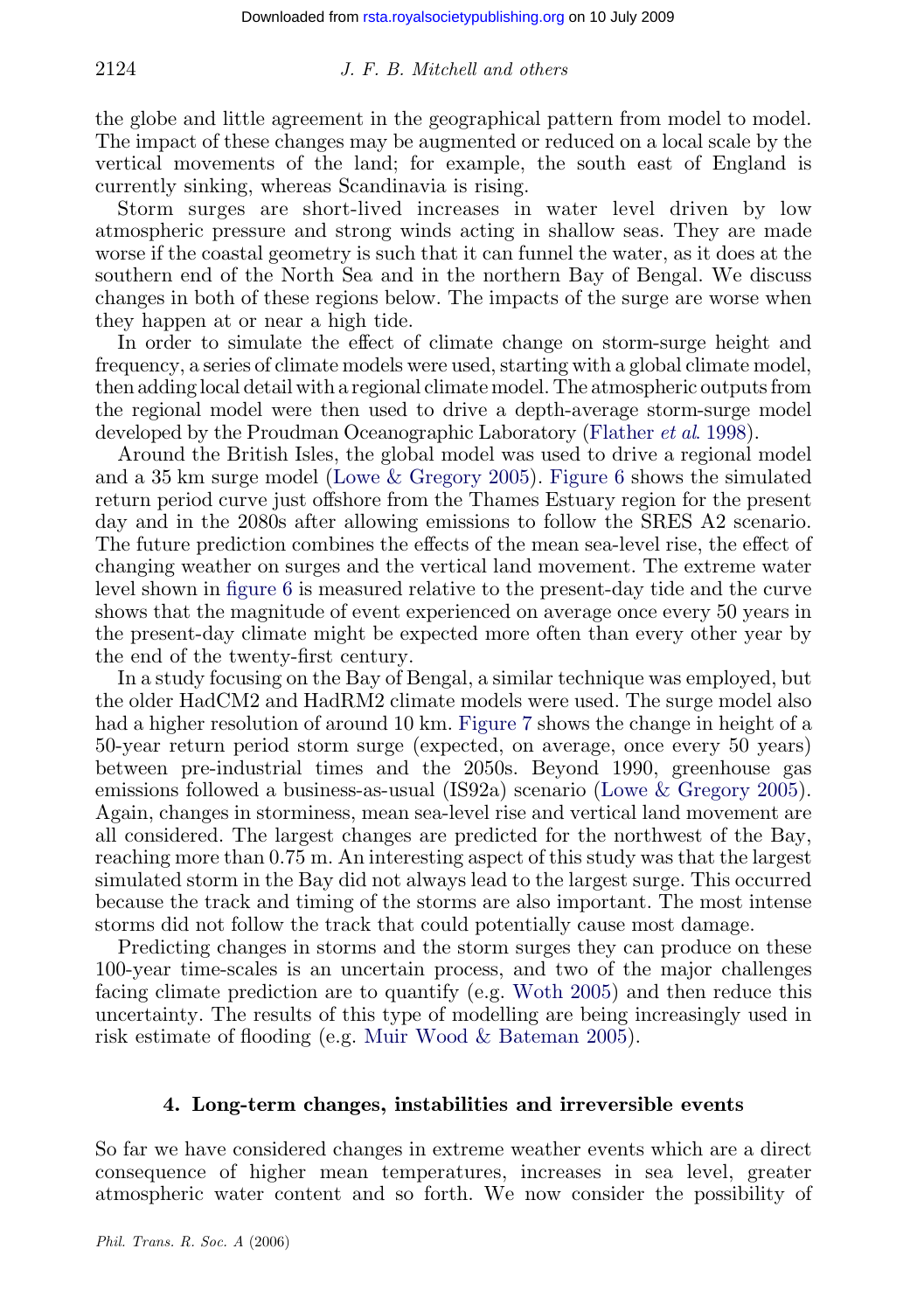more drastic changes to the climate system. These are generall[y longer term and in](#page-15-0) [many ca](#page-15-0)ses more speculative than the changes outlined above.

## (a ) Carbon cycle

As noted earlier, most simulations to date omit feedbacks between climate and the carbon cycle. In the last few years, a number of simulations have been completed which allow the land and ocean carbon cycle to interact with the changes in climate as anthropogenic emissions are increased (Friedlingstein et al. in press). All thes[e simulations show](#page-15-0) a positive feedback, that is, the changes in the carbon cycle lead to an even greater increase in  $CO_2$ , even though increasing  $CO_2$ stimulates the growth of certain types of plant leading to an increased storage of carbon on land. All the models in the study showed a decrease in the net uptake of carbon in the ocean, essentially because the ocean is warmer (and warmer water takes up less carbon dioxide) and, in some cases, vertical mixing is inhibited in the warmer climate. There is also a reduced rate of uptake over land, primarily because [respiration of carbon from the](#page-15-0) soil increases with temperature.

In one study (Cox *et al.* 2000), the terrestrial carbon cycle becomes a net source of carbon towards the end of the twenty-first century. This is largely a result of a widespread increase in the rate of soil carbon respiration in the warmer climate also seen in other models. (In this model, the die-back from Amazon vegetation due to reduced precipitation is also important.) The effect of carbon cycle–climate feedbacks in this model increases the average warming over land by 2100 from 5 to  $8^{\circ}$ C. The change in the other models considered by Friedlingstein et al. (in press) is less severe; most models show a reduced uptake of carbon in the tropical forests, but they generally remain as a sink of carbon. Clearly, there is some way to go before these uncertainties are resolved.

#### (b ) The Atlantic thermohaline circulation

Much of the Norther[n](#page-17-0) [Hemisphere](#page-17-0) [is](#page-17-0) kept considerably warmer than it would otherwise be by the northward penetration of warm, salty water from the subtropical Atlantic to high latitudes, part of the so-called ocean thermohaline circulation or THC (sometimes imprecisely referred to as the 'Gulf Stream'). When the warm, salty water reaches the subpolar regions, it loses its heat to the atmosphere, becoming denser and sinking. Eventually, the cooled water returns southward at depth along the eastern coast of America.

Simple models (e.g. Stommel 1961) suggest that the THC may have two alternative states, one with strong flow (analogous to the present situation) and a second state with very weak circulation. An increase in the strength of the atmospheric water cycle leads to a greater excess of precipitation over evaporation in high latitudes, freshening and reducing the density of surface water, and hence its propensity to sink and weaken the THC. Beyond a certain threshold in the strength of the atmospheric water cycle, only the state with weak THC can exist. This is potentially important because the expected strengthening of the water cycle in response to increasing greenhouse gases might be expected to push the climate system nearer to such a threshold, 'switching off' the THC. If this threshold were passed, the simple models suggest that restoring the water cycle to its original strength may not restart the THC. Evidence of this behaviour from more comprehensive climate models is inconclusive. A 'weak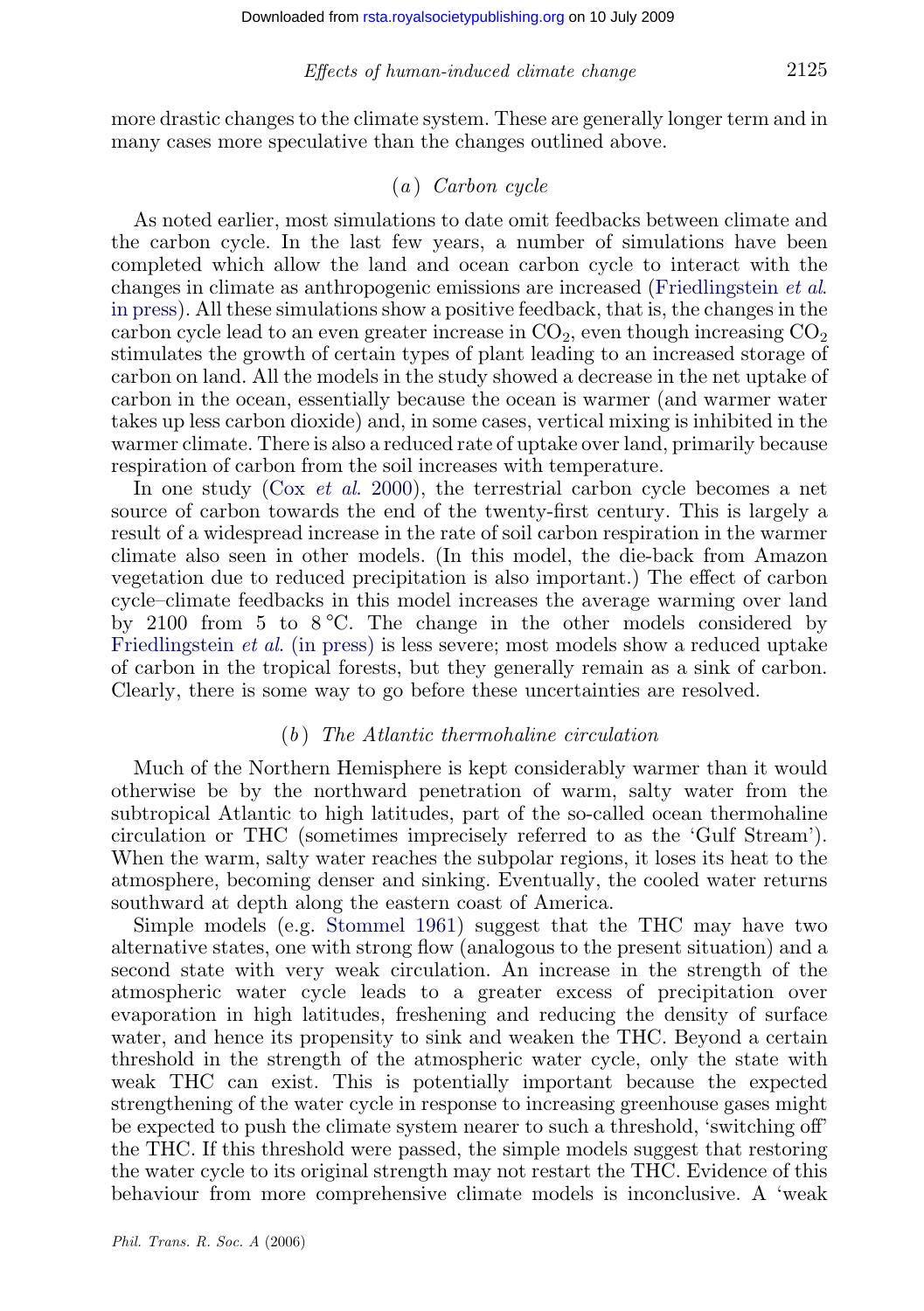

<span id="page-10-0"></span>2126 J. F. B. Mitchell and others

Figure 5. Global average changes in sea-level rise from 1990 to 2100 for t[he IPCC SRES scenarios](#page-16-0) [\(m\). T](#page-16-0)[he coloured lines sho](#page-17-0)w sea-level rise for six illustrative scenarios, using a simple climate model calibrated to nine general circulation models. The dark shading shows the range of predictions for all 35 SRES scenarios. The light shading covers the range of model and emission scenarios. The solid black lines include the additional uncertainty from changes in land ice, permafrost changes and sediment deposition. The bars show the model uncertainty range at 2100 for the illustrative scenarios (from Church *et al.* 2001 with permission from IPC[C\).](#page-17-0)

[THC](#page-17-0)' [state](#page-17-0) [has](#page-17-0) [been](#page-17-0) [show](#page-17-0)n [to](#page-17-0) [exist](#page-17-0) [in](#page-17-0) [a](#page-17-0) [few](#page-17-0) [suc](#page-17-0)h models (Manabe & Stouffer 1999; Rind et al. 2001), but when forced with plausible scenarios of increasing greenhouse gases, these models do not suggest the crossing of a threshold to the weak THC state. In these more comprehensive models, further feedbacks involving changes in tropical precipitation and evaporation, transport of salinity [anomalie](#page-17-0)s by the wind-driven circulation and local forcing of deep [water](#page-17-0) formation by the wind tend to stabilize the present THC state (e.g. Schiller *et al.*) 1997; Thorpe *et al.* 2001; Vellinga *et al.* 2002). For these reasons, a nearshutdown of the THC is considered unlikely over the next 100 years.

Nonetheless, if the THC were to shut down (especially if this were to happen over just a few decades, as is believed to have occurred during the early stages of the present interglacial period), there would be drastic consequences for global climate. These have been simulated, for example, by Vellinga & Wood (2002, in press), who artificially induced a THC shutdown in their model by the addition of a large quantity of fresh water to the North Atlantic. Climatic impacts include cooling and drying through much of the Northern Hemisphere and major shifts in tropical rainfall patterns (notably, substantial drying in Central America and the Indian monsoon zone). In addition, substantial sea-level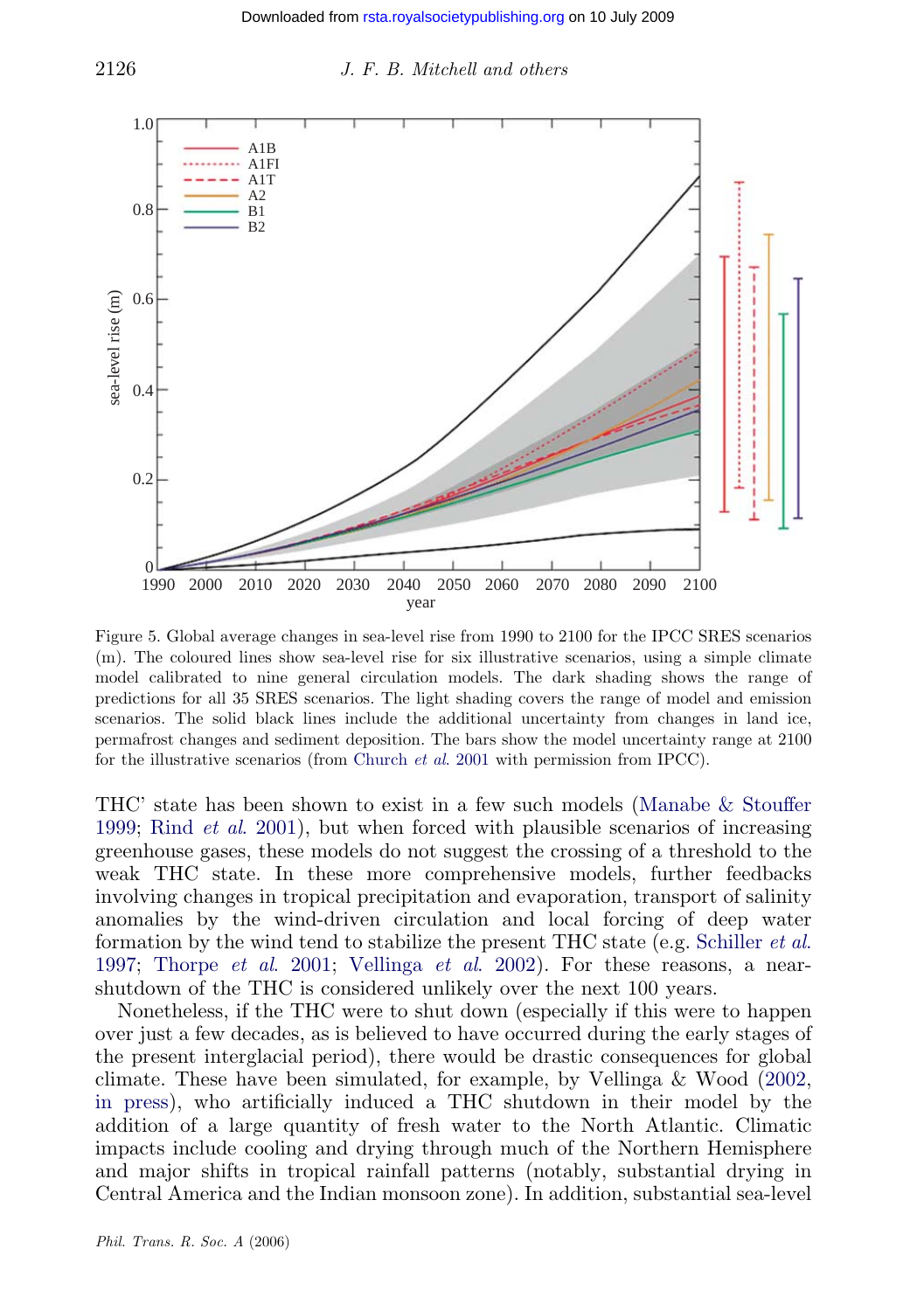

<span id="page-11-0"></span>

Figure 6. Return period curve for the southern North Sea near the Thames Estuary. Changes in storminess, mean sea-level rise and vertical land movement were included. The future results are for a medium-high scenario following the SRES A2 emissions. The changes are expressed relative to present-day tide.



Figure 7. Predicted changes in the height of a 50-year return period event measured relative to present-day tide in the Bay of Bengal between the 2050s and the pre-industrial era. The result includes changes in storminess, an increase in mean sea level and vertical land movement.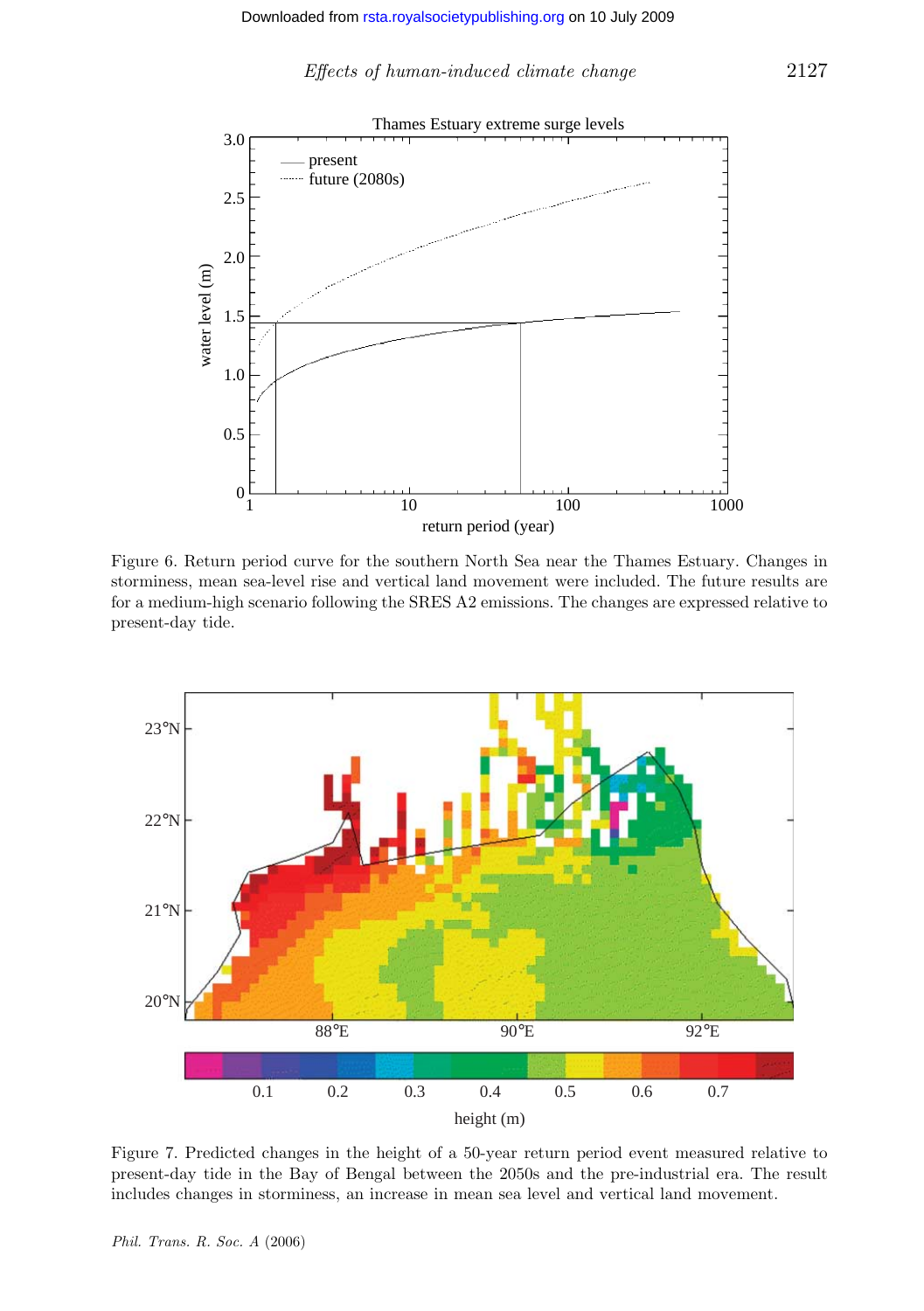

#### 2128 J. F. B. Mitchell and others

Figure 8. Simulated annual cycle of soil moisture content, averaged over the region between 0 and 258N, in three model simulations: long-term average with fixed pre-industrial greenhouse gases (thin solid), 2050s under a plausible scenario of increasing greenhouse gases (dot-dash) and a hypothetical scenario in which the THC shuts down in 2050 following the same scenario of increasing greenhouse gases (thick solid). Increasing greenhouse gases produce an enhancement of tropical precipitation that results in increasing soil moisture, but a THC shutdown would reduce precipitation in this region. The net result in this case would be a reduction of soil moisture. GHG, greenhouse gas.

rise around the North Atlantic and reduced uptake of carbon by the oceans could be expected. Some of the changes would be in the opposite [direction to thos](#page-17-0)e expected from the direct effects of greenhouse gases (e.g. in the northern tropics, drying due to the THC shutdown would overwhelm wetting due to greenhouse gas increase; see figure 8). Other changes would reinforce the effects of the greenhouse gases (e.g. adding to sea-level rise around the North Atlantic and the summer drying over Southern Europe that is seen in most climate simulations).

In most simul[ations of the respon](#page-16-0)se of the THC to increasing atmospheric greenhouse gas concentrations, the ocean surface warms and freshens, with the freshening being due to increased high-latitude precipitation (Wu et al. 2005). This decreases the surface water density, resulting in a weakening of the THC, but not a shutdown as described previously. In this (more likely) scenario, the warming accompanying the increase in greenhouse gases generally overwhelms the cooling due to the slow down in the circulation. However, reduced warming over the ocean limits the increased flux of moisture from ocean to la[nd that would](#page-15-0) [other](#page-15-0)wise occur (Manabe *et al.* 1992). As a consequence, the weakening of the THC exacerbates the drying over southern Europe. Thus, even if a complete shutdown is unlikely, it is still important to predict accurately the amount by which the THC may weaken in future. Unfortunately, there is a large range in the weakening predicted by different models, reflecting an incomplete quantitative knowledge of the processes that determine the THC response. In the third assessment report of the intergovernmental panel on climate change, models produced weakening of the THC ranging between about 0 and  $50\%$  (Cubasch *et al.*) 2001). This high level of uncertainty is currently being addressed by a systematic, international multi-model analysis, aimed at determining the key processes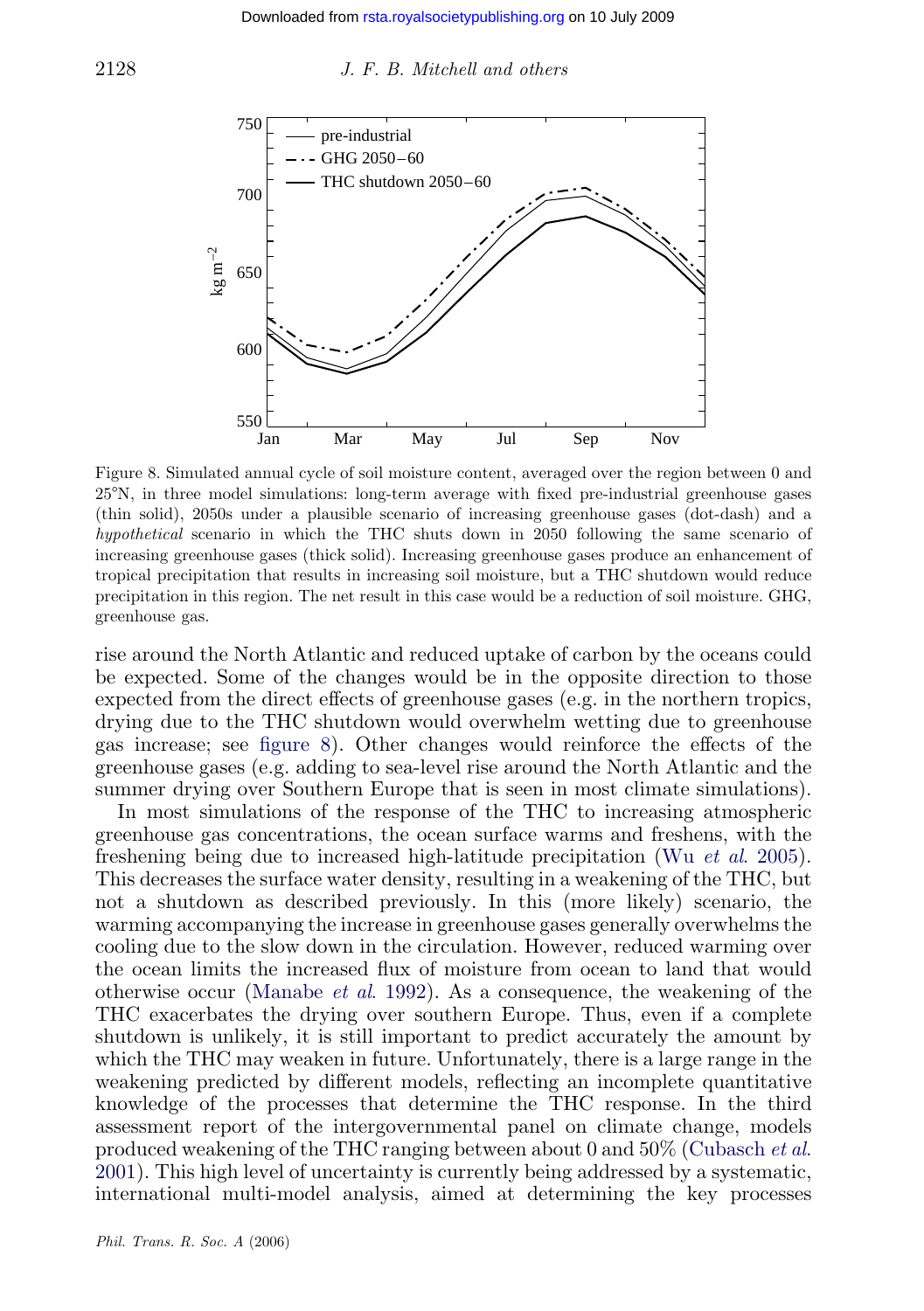$$
Effects\ of\ human-induced\ climate\ change
$$
 2129

responsible for the range of responses among models (Gregory et al. 2005). Ultimately, it is hoped that this understanding will allow critical observational tests to be devised that will narrow the range of plausible THC projections.

#### (c ) Sea-level rise and deglaciation of the Greenland ice sheet

The impacts of sea-level rise during the twenty-first century were discussed in §3b. Howe[ver, sea level presen](#page-15-0)t[s an additional ch](#page-16-0)allenge, in that once a change has been ini[tiated it may conti](#page-16-0)nue well beyond the next centur[y, and possibly](#page-15-0) [beyond](#page-15-0) the next millennium, even if surface temperatures are stabilized rapidly. The thermal expansion component of sea-level rise is slow to stabilize because it depends on the adjustment of the slowl[y](#page-16-0) [responding](#page-16-0) [deep](#page-16-0) ocean. The land ice contribution on these long time-scales is likely to be dominated by the large ice sheets, which also respond slowly. Recent work at the Hadley Centre has looked at the likelihood of causing a partial or complete deglaciation of the Greenland ice sheet (Gregory et al. 2004; Lowe et al. 2006), and how long such a process might take (Ridley *et al.* 2005). Using a simple climate model, Gregory *et al.* (2004) demonst[rated that even qu](#page-16-0)ite modest future levels of greenhouse gas concentration might lead to deglaciation. Lowe et al. (2006) used an ensemble of more complex climate models to show that if carbon dioxide concentrations stabilize at levels of around 650 p.p.m.v., then around half of the models in an ensemble of plausible but slightly different climate models could exceed the warming threshold for partial or complete Greenland deglaciation. Even if  $CO<sub>2</sub>$ were stabilized at a much lower level of 450 p.p.m.v., then around 5% of the models in the ensemble would still result in the deglaciation threshold being exceeded there. Ridley *et al.* (2005) demonstrated that more than half of the ice sheet mass (amounting to more than 3.5 m of sea-level rise) was lost after a millennium of climate forcing corresponding to atmospheric carbon dioxide being stabilized at four times the pre-industrial level. The [peak rate of mel](#page-16-0)ting [provided enough freshw](#page-17-0)ater into the model ocean to have a small but noticeable effect on the model's ocean circulation, temporarily reducing the THC by a few percent. However, this was not enough to lead to widespread Northern Hemisphere cooling.

A further question related to Greenland is that of whether once triggered, the deglaciation would be irreversible if the greenhouse gas forcing were later reduced. Without the ice sheet, the surface is warmer, which may explain why the ice sheet does not reform. However, the studies of Lunt  $et \ al. (2004)$  and [Toni](#page-16-0)azzo et al. (2004) offer conflicting evidence on whether a [fully](#page-16-0) [ablated](#page-16-0) [ice](#page-16-0) sheet could [reform, and this is](#page-15-0) an another active area of current research.

These large potential increases in mean sea level from thermal expansion and ice sheet melting would inundate many inadequately protected coastal areas. Even where this was not the case they would make extreme high water events much more likely. Thus, although these predictions are uncertain, they demonstrate that even with a sizeable mitigation effort, future coastal populations will need to adapt to a very large eventual rise (Nicholls & Lowe 2004). The west Antarctic ice sheet could cause additional sea-level rise on long time-scales (Church *et al.* 2001). However, predictions of changes to this ice sheet are even more uncertain and are not discussed here.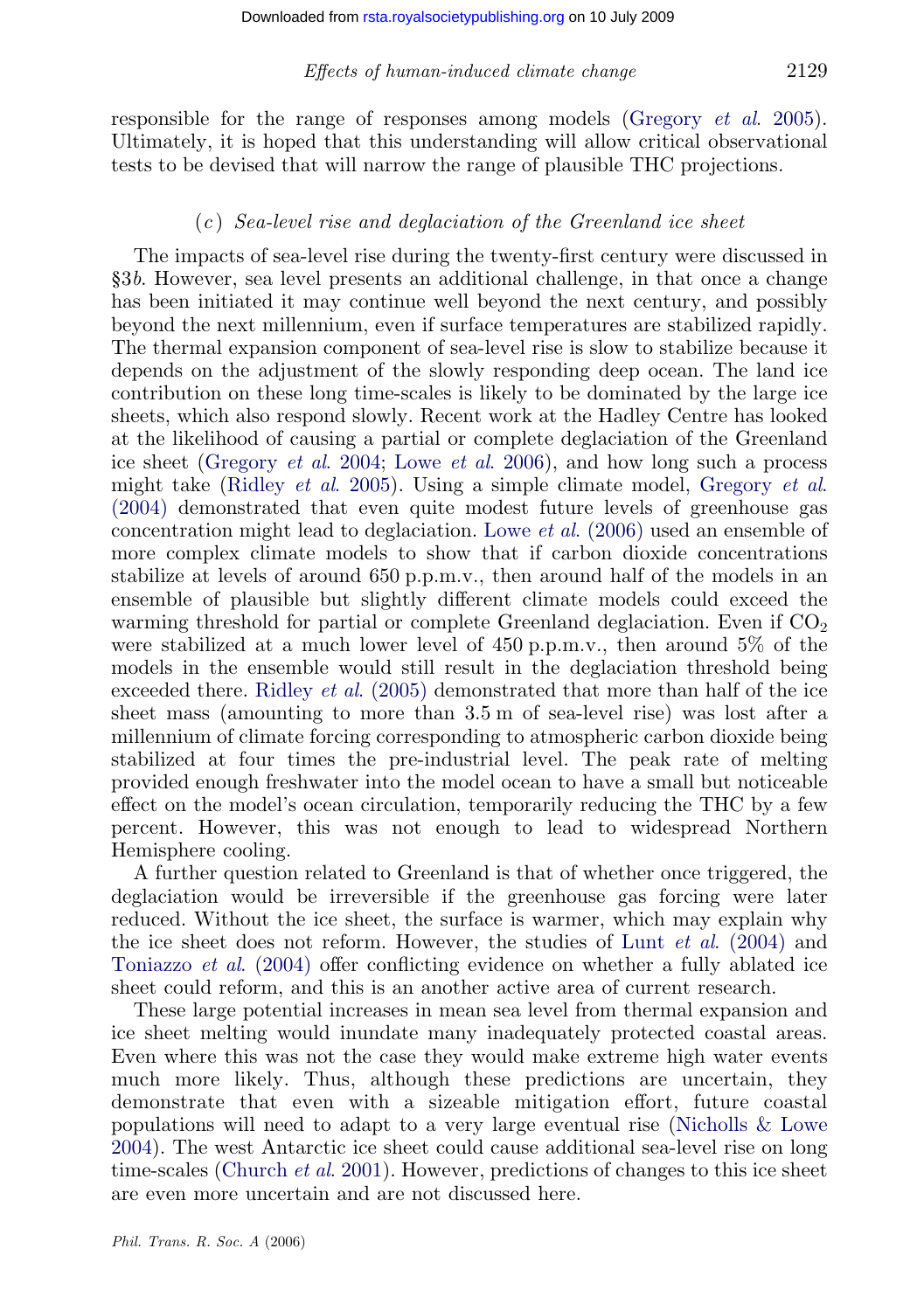#### 2130 J. F. B. Mitchell and others

## $(d)$  Clathrates

It has been estimated that  $10^{16}$  kg of methane are trapped below the sea floor and in permafrost in ice-like solids known as clathrate hydrate (see Buffet 2000 for a recent review). There has been speculation that an increase in ocean bottom temperature could lead to the destabilization of marine hydrates, particularly methane, which is a strong greenhouse gas. This may be slightly offset by the stabilizing effect of an increase of bottom pressure due to addition of mass to the ocean through melting land ice. It is thought that a large release occurred in the Late Paleocene 55 million years ago, explaining the anomaly of  $\delta^{13}$ C at that time (e.g. Zachos et al. 1994). Xu & Lowell (2001) (based on a one-dimensional model) argue that the pressure effects are small, and the temperature effect on hydrate accumulation and dissociation near the sea floor is significant only at higher temperatures, such as those that occurred during the Paleocene. If this is the case, then any such effect is unlikely in the next hundred or so years. However, this is a topic of considerable uncertainty.

## 5. Concluding remarks

Despite the many uncertainties in modelling climate and the wide range of emission scenarios, substantial climate change is almost certain to occur over the next few decades. Increases in global mean temperature of  $1.4-5.8\text{ °C}$  are predicted to occur by the end of the twenty-first century (IPCC 2001). The mean changes will lead to higher temperature extremes, greater extremes in rainfall intensity and greater extremes in storm surges and coastal flooding.

There are also longer-term changes which must be regarded as more speculative. The terrestrial biosphere, which currently is a sink for atmospheric carbon dioxide, could become a source. The overturning circulation in the North Atlantic could slow down markedly or stop, although indications are that any local cooling would be more than offset by the warming effect of increased greenhouse gases. However, a slowing of the circulation would enhance the predicted drying of the land surface in southern Europe in summer. If the local warming around Greenland exceeds 3 8C (true for most model simulations and emission scenarios) and is sustained, then the Greenland ice sheet could be removed over several thousand years. There is some evidence from model simulations that if this were to occur, then it would not reform even if greenhouse gas concentrations returned to their current values. Finally, there has been speculation that the oceanic warming might lead to the release of methane trapped in the ocean floor, further enhancing warming.

The simulation of changes in extreme climate events is a difficult problem, as they are often associated with highly nonlinear local events that are particularly hard to model. Many of the processes which contribute to climate change, including those regarding the formation and dissipation of cloud and modelling vegetation, are insufficiently understood, presenting a challenge for many years to come. However, ongoing research is improving our understanding of the current range of modelling results in these areas, and beginning to provide observational constraints that will allow that range to be narrowed in future. This will contribute to the future development of more soundly based risk analyses for such events by the wide range of communities that will be affected by climate change.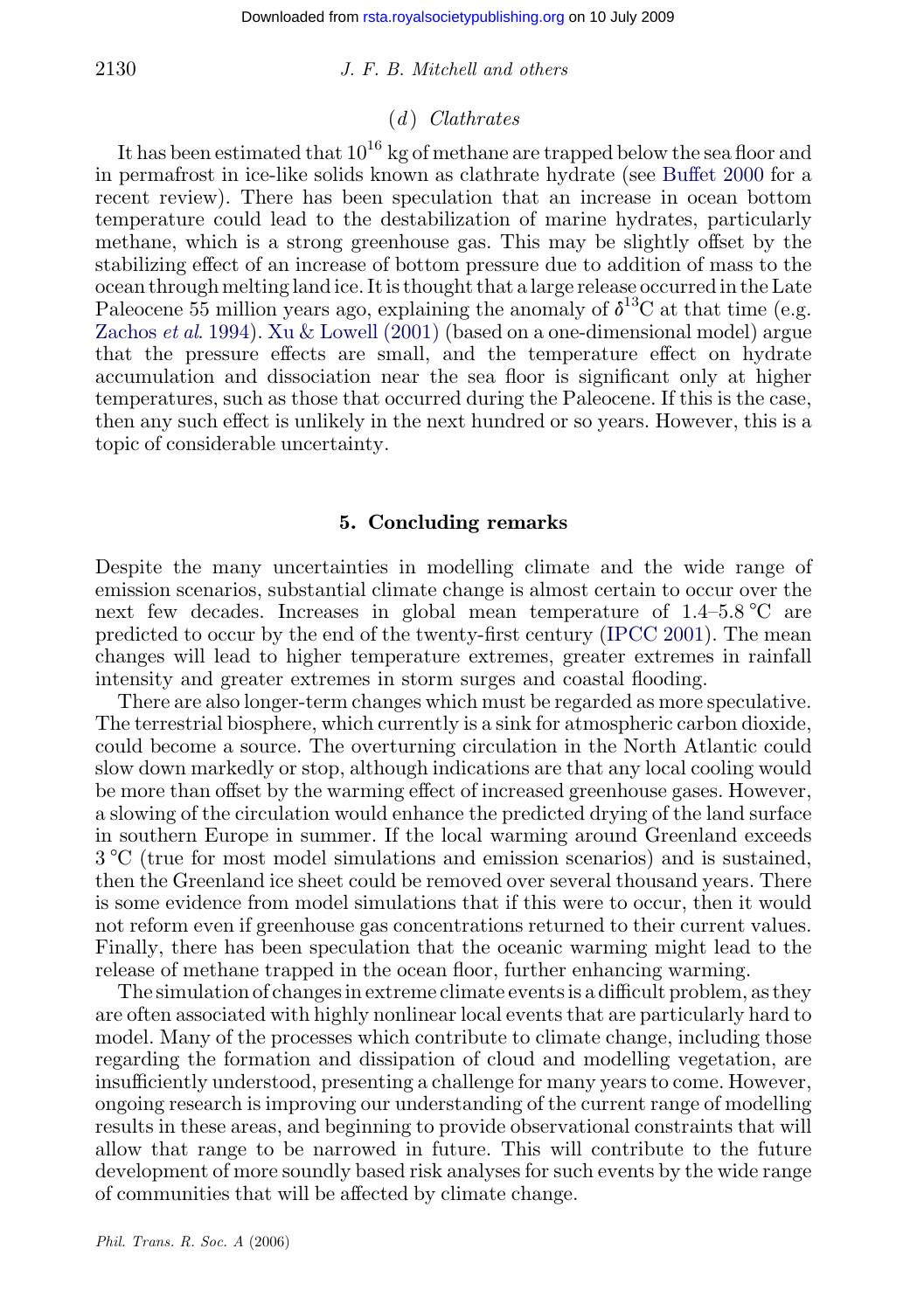<span id="page-15-0"></span>We thank Peter Cox at the Centre for Ecology and Hydrology for discussions concerning carbon cycle–climate feed[backs and Roger Flather a](http://dx.doi.org/doi:10.1038/nature01092)t the Proudman Oceanographic Laboratory for providing the European and Bay of Bengal surge models. Jason Lowe, Richard Wood and Michae[l Vellinga are](http://dx.doi.org/doi:10.1146/annurev.earth.28.1.477) su[pported by the UK D](http://dx.doi.org/doi:10.1146/annurev.earth.28.1.477)epartment of Environment, Food and Rural Affairs under contract PECD7/12/37.

### References

- Allen, M. R. & Ingram, W. J. 2002 Constraints on future climate and the hydrologic cycle. Nature 419, 224–232. (doi:10.1038/nature01092)
- Buffet, B. A. 2000 Clathrate hydrates. Annu. Rev. Earth Planet. Sci. 28, 477–507. [\(doi:10.1146/](http://dx.doi.org/doi:10.1038/35041539) [annurev.e](http://dx.doi.org/doi:10.1038/35041539)arth.28.1.477)
- Church, J. A., Gregory, J. M., Huybrechts, P., Kuhn, M., Lambeck, K., Nhuan, M. T., Qin, D. & Woodworth, P. L. 2001 Changes in sea level. In *Climate change 2001. The scientific basis*. Contribution of working group I to the third assessment report of the intergovernmental panel on climate change (ed. J. T. Houghton et al.), pp. 639–693. Cambridge, UK: Cambridge University Press.
- Cox, P. M., Betts, R. A., Jones, C. D., Spall, S. A. & Totterdell, I. J. 2000 Acceleration of global warming due to carbon-cycle feedbacks in a coupled model. Nature 408, 184–187. (doi:10.1038/ 35041539)
- Cubasch, U., Meehl, G. A., Boer, G.J, Stouffer, R. J., Dix, M., Noda, A., Senior, C. A., Raper, S. & [Yap,](http://dx.doi.org/doi:10.1038/326483a0) [K.](http://dx.doi.org/doi:10.1038/326483a0) [S.](http://dx.doi.org/doi:10.1038/326483a0) [2001](http://dx.doi.org/doi:10.1038/326483a0) [Proje](http://dx.doi.org/doi:10.1038/326483a0)ctions of future climate change. In *Climate change 2001*. The scientific basis. Contribution of working group 1 to the third assessment report of the intergovernmental [panel](http://dx.doi.org/doi:10.1038/nature03906) [on](http://dx.doi.org/doi:10.1038/nature03906) [climate](http://dx.doi.org/doi:10.1038/nature03906) (ed. J. T. Houghton et al.), pp. 525–582. Cambridge, UK: Cambridge University Press.
- Dickinson, R. E. 1986 How will climate change? In The greenhouse effect, climatic change, and ecosystems, Scientific Committee on Problems of the Environment (SCOPE), vol. 13 (ed. B. Bolin, B. R. Doos, J. Jager & R. A. Warrick), pp. 206–227. Chichester, UK: Wiley.
- Emanuel, K. A. 1987 The dependence of hurricane intensity on climate. Nature 326, 483–485. (doi:10.1038/326483a0)
- Emanuel, K. A. 2005 Increas[ing](http://dx.doi.org/doi:10.1175/1520-0442(2003)016%3C2802:ESHCHO%3E2.0.CO;2) [destructiveness](http://dx.doi.org/doi:10.1175/1520-0442(2003)016%3C2802:ESHCHO%3E2.0.CO;2) [of](http://dx.doi.org/doi:10.1175/1520-0442(2003)016%3C2802:ESHCHO%3E2.0.CO;2) [hurricanes](http://dx.doi.org/doi:10.1175/1520-0442(2003)016%3C2802:ESHCHO%3E2.0.CO;2) [over](http://dx.doi.org/doi:10.1175/1520-0442(2003)016%3C2802:ESHCHO%3E2.0.CO;2) [the](http://dx.doi.org/doi:10.1175/1520-0442(2003)016%3C2802:ESHCHO%3E2.0.CO;2) [last](http://dx.doi.org/doi:10.1175/1520-0442(2003)016%3C2802:ESHCHO%3E2.0.CO;2) [30](http://dx.doi.org/doi:10.1175/1520-0442(2003)016%3C2802:ESHCHO%3E2.0.CO;2) [years.](http://dx.doi.org/doi:10.1175/1520-0442(2003)016%3C2802:ESHCHO%3E2.0.CO;2) Nature 436, 686. (doi:10.1038/nature03906)
- Flather, R. A., Smit[h,](http://dx.doi.org/doi:10.1038/428616a) [J.](http://dx.doi.org/doi:10.1038/428616a) [A.,](http://dx.doi.org/doi:10.1038/428616a) [Richards,](http://dx.doi.org/doi:10.1038/428616a) [J.](http://dx.doi.org/doi:10.1038/428616a) D., Bell, C. & Blackman, D. L. 1998 Direct estimates of extreme storm surge elevations from a 40-year numerical model simulation and from observations. Global Atmos. Ocean Syst. 6, 165–176.
- Friedlingstein, P[.](http://dx.doi.org/doi:10.1029/2005GL023209) et al. [In](http://dx.doi.org/doi:10.1029/2005GL023209) [press.](http://dx.doi.org/doi:10.1029/2005GL023209) [Climat](http://dx.doi.org/doi:10.1029/2005GL023209)e–carbon cycle feedback analysis, results form the  $C^4MIP$ model intercomparison. J. Clim.
- Fyfe, J. C. 2003 Extratropical southern hemisphere cyclones: harbingers of climate change?. J. Clim. 16[,](http://www.defra.gov.uk/environ/fcd/policy/naarmaps.htm) 2802-2805. [\(doi:10.1175/1520-0442\(2003\)016](http://www.defra.gov.uk/environ/fcd/policy/naarmaps.htm) < 2802: ESHCHO > 2.0.CO;2)
- Gregory, J. M., Huybrechts, P. & Raper, S. C. B. 2004 Threatened loss of the Greenland ice-sheet. Nature 428, 616. (doi:10.1038/428616a)
- Gregory, J. M. et al. 2005 A model intercomparison of changes in the Atlantic thermohaline circulation in response to increasing atmospheric  $CO<sub>2</sub>$  concentration. Geophys. Res. Lett. 32, L12703. (doi:10.1029/2005GL023209)
- Halcrow Group Ltd 2001 National appraisal of assets at risk from flooding and coastal erosion, including the potential impact of climate change. A report produced for the Defra, United Kingdom. http://www.defra.gov.uk/environ/fcd/policy/naarmaps.htm.
- Hansen, J., Russell, G., Lacis, A., Fung, I., Rind, D. & Stone, P. 1985 Climate response: dependence on climate sensitivity and ocean mixing. Science 239, 857–859.
- IPCC 2001 Climate change 2001. The scientific basis. Contribution of working group I to the third assessment report of the intergovernmental panel on climate change (ed. J. T. Houghton, Y. Ding, D. J. Griggs, M. Noguer, P.J. van der Linden, X. Dai, K. Maskell & C. A. Johnson), p. 881. Cambridge, UK: Cambridge University Press.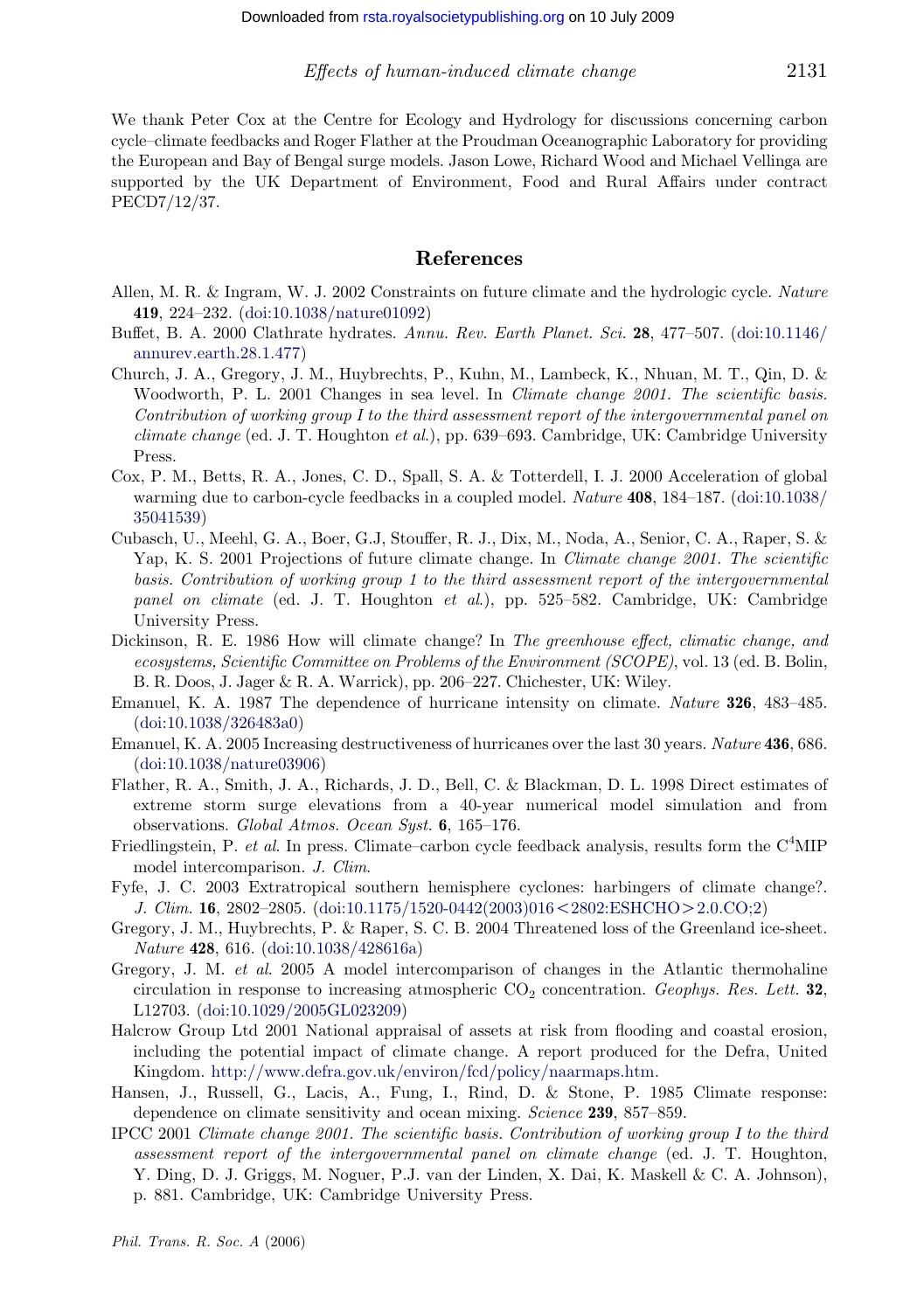- <span id="page-16-0"></span>Johnson, C. E., Stevenson, D. S., Collins, W. J. & Derwent, R. G. 2001 Role climate feedback on methane and ozone studied with a couple ocean–atmosphere–chemistry model. Geophys. Res. Lett. 28[,](http://dx.doi.org/doi:10.1016/j.gloplacha.2004.06.011) [1723–1726.](http://dx.doi.org/doi:10.1016/j.gloplacha.2004.06.011) [\(doi:10.1029/20](http://dx.doi.org/doi:10.1016/j.gloplacha.2004.06.011)00GL011996)
- Kharin, V. V. & Zwiers, F. W. 2005 Estimating extremes in transient climate change simulations. J. Clim. 18, 1156–1173. (doi:10.1175/JCLI3320.1)
- Knutson, T. R. & Tuleya, R. E. 2004 Impact of  $CO_2$  induced warming on simulated hurricane intensity and precipitation: sensitivity to the choice of climate model and convective parametrization. J. Clim. 17, 3477–3495. (doi:10.1175/1520-0442(2004)017 < 3477:IOCWOS > 2.0.CO;2)
- Leckebusch, G. C. & Ulbrich, U. 2004 On the relationship between cyclones and extreme windstorm events over Europe under climate change. Global Planet. Change 44, 181–193. (doi:10.1016/j.gloplacha.2004.06.011)
- Le Treut, H. & McAvaney, B. J. 2000 A model interco[mparison](http://dx.doi.org/doi:10.1098/rsta.2005.1570) [of](http://dx.doi.org/doi:10.1098/rsta.2005.1570) [the](http://dx.doi.org/doi:10.1098/rsta.2005.1570) [equilibrium](http://dx.doi.org/doi:10.1098/rsta.2005.1570) climate change in response to  $CO<sub>2</sub>$  doubling. Note du pole de modelisation del'IPSL[, number 18. Paris, France](http://dx.doi.org/doi:10.1007/s00382-004-0463-4): Institut Pierre Simon Laplace.
- Lowe, J. A., Gregory, J. M., Ridley, J. K., Huybrechts, P., Nicholls, R. J. & Collins, M. 2006 The role of sea-level rise and the Greenland ice sheet in dangerous climate change: implications for the stabilisation of climate. In Avoiding dangerous climate change (ed. H. J. Schellnhuber, W. Cramer, N. Nakicenovic, T. Wigley & G. Yohe), pp. 29–36. Cambridge, UK: Cambridge University Press.
- Lowe, J. A. [&](http://dx.doi.org/doi:10.1175/1520-0442(1992)005%3C0105:TROACO%3E2.0.CO;2) [Gregory,](http://dx.doi.org/doi:10.1175/1520-0442(1992)005%3C0105:TROACO%3E2.0.CO;2) [J.](http://dx.doi.org/doi:10.1175/1520-0442(1992)005%3C0105:TROACO%3E2.0.CO;2) [M.](http://dx.doi.org/doi:10.1175/1520-0442(1992)005%3C0105:TROACO%3E2.0.CO;2) [2005](http://dx.doi.org/doi:10.1175/1520-0442(1992)005%3C0105:TROACO%3E2.0.CO;2) [The](http://dx.doi.org/doi:10.1175/1520-0442(1992)005%3C0105:TROACO%3E2.0.CO;2) [effects](http://dx.doi.org/doi:10.1175/1520-0442(1992)005%3C0105:TROACO%3E2.0.CO;2) [of](http://dx.doi.org/doi:10.1175/1520-0442(1992)005%3C0105:TROACO%3E2.0.CO;2) [climate](http://dx.doi.org/doi:10.1175/1520-0442(1992)005%3C0105:TROACO%3E2.0.CO;2) [change](http://dx.doi.org/doi:10.1175/1520-0442(1992)005%3C0105:TROACO%3E2.0.CO;2) [on](http://dx.doi.org/doi:10.1175/1520-0442(1992)005%3C0105:TROACO%3E2.0.CO;2) [storm](http://dx.doi.org/doi:10.1175/1520-0442(1992)005%3C0105:TROACO%3E2.0.CO;2) [su](http://dx.doi.org/doi:10.1175/1520-0442(1992)005%3C0105:TROACO%3E2.0.CO;2)rges around the United Kingdom. Phil. Trans. R. Soc. A 363, 1313-1328. (doi:10.1098/rsta.2005.1570)
- Lunt, D. J., de Noblet-Ducoudre, N. & [Charbit,](http://dx.doi.org/doi:10.1126/science.1098704) [S.](http://dx.doi.org/doi:10.1126/science.1098704) [2004](http://dx.doi.org/doi:10.1126/science.1098704) [Effects](http://dx.doi.org/doi:10.1126/science.1098704) [of](http://dx.doi.org/doi:10.1126/science.1098704) [a](http://dx.doi.org/doi:10.1126/science.1098704) [m](http://dx.doi.org/doi:10.1126/science.1098704)elted Greenland ice sheet on climate, vegetation, and the cryosphere. *Clim. Dyn.* **23**, 679–694. (doi:10.1007/s00382-004-0463-4)
- Manabe, S. & [Stouffer,](http://dx.doi.org/doi:10.1256/qj.04.74) [R.](http://dx.doi.org/doi:10.1256/qj.04.74) [J.](http://dx.doi.org/doi:10.1256/qj.04.74) [1999](http://dx.doi.org/doi:10.1256/qj.04.74) [A](http://dx.doi.org/doi:10.1256/qj.04.74)re two modes of thermohaline circulation stable? Tellus 51A, 400–411.
- Manabe, S., Spelman, M. J. & Stouffer, R. J. 1992 Tra[nsient](http://dx.doi.org/doi:10.1256/smsqj.47516) [responses](http://dx.doi.org/doi:10.1256/smsqj.47516) [of](http://dx.doi.org/doi:10.1256/smsqj.47516) [a](http://dx.doi.org/doi:10.1256/smsqj.47516) coupled ocean–atmosphere model to gradual changes of  $CO<sub>2</sub>$ . Part II. Seasonal response. [J. Clim.](http://dx.doi.org/doi:10.1098/rsta.2005.1576) 5,  $105-126.$  (doi:10.1175/1520-0442(1992)005 < 0105:TROACO > 2.0.CO;2)
- M[eehl,](http://dx.doi.org/doi:10.1098/rsta.2005.1576) [G.](http://dx.doi.org/doi:10.1098/rsta.2005.1576) [A.](http://dx.doi.org/doi:10.1098/rsta.2005.1576) & Tebaldi, C. 2004 More intense, more frequent and longer lasting heatwaves in the 21st century. Science 305, 994–997. (doi:10.1126/science.1098704)
- Mitchell, J. F. B. 2004 Can we believe [predictions of climate cha](http://dx.doi.org/doi:10.1038/nature02771)nge?. Q. J. R. Meteorol. Soc. 130, 2341–2360. (doi:10.1256/qj.04.74)
- Mitchell, J. F. B., Wilson, C. A. & Cunnington, W. M. 1987 On  $CO_2$  sensitivity and model dependence of results. Q. J. R. Meteorol. Soc. 113, 293–322. (doi:10.[1256/smsqj.47516\)](http://dx.doi.org/doi:10.1029/98GL01908)
- Muir Wood, R. & Bateman, W. 2005 Uncertainties and constraints on breaching and their implications for flood loss estimation. Phil. Trans. R. Soc. A 363, 1423–1430. (doi:10.1098/rsta. 2005.1576)
- Murphy, J. M., Sexton, D. M. H., Barnett, D. N., Jones, G. S., Webb, M. J., Collins, M. & Stainforth, D. A. 2004 Quantification of uncertainties in a large ensemble of climate change simulations. Nature 430, 768–772.  $(doi:10.1038/nature02771)$
- Myhre, G., Highwood, E. J., Shine, K. P. & Stordal, F. 1998 New estimates of radiative forcing due to well mixed greenhouse gases.  $Geophys. Lett. Res. 25, 2715-2718. (doi:10.1029/98GL01908)$
- Nakicenovic, N. et al. 2000 Emission scenarios. A special report of working group III of the intergovernmental panel on climate change, p. 599. Cambridge, UK: Cambridge University Press.
- Nicholls, R. J. & Lowe, J. A. 2004 Benefits of mitigation o[f climate change for coast](http://dx.doi.org/doi:10.1175/JCLI3482.1)al areas. Global Environ. Change—Hum. Policy Dimensions 14, 229–244.
- Parker, D. E., Kennedy, J. & Hardwick, J. 2005 Global and regional climate in 2004. Weather 60, 197–205.
- Penner, J. et al. 2001 Aerosols, their direct and indirect effects. In *Climate change 2001*. The scientific basis. Contribution of working group 1 to the third assessment report of the intergovernmental panel on climate (ed. J. T. Houghton et al.), pp. 289–348. Cambridge, UK: Cambridge University Press.
- Ridley, J. K., Huybrechts, P., Gregory, J. M. & Lowe, J. A. 2005 Elimination of the Greenland ice sheet in a high  $CO_2$  climate. J. Clim. 18, 3409–3427. (doi:10.1175/JCLI3482.1)